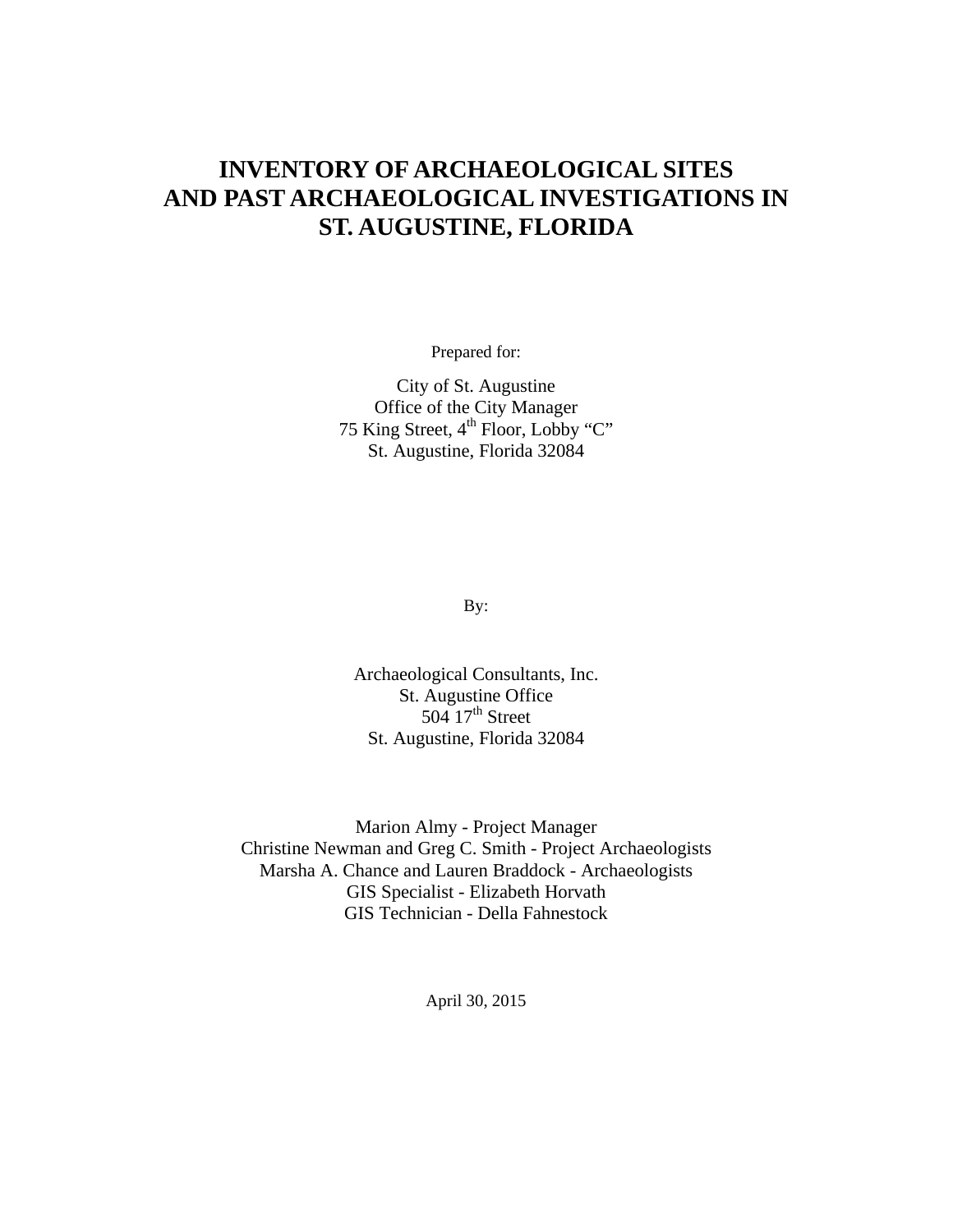#### **PROCESS PAPER**

#### **Inventory of Archaeological Sites and Past Archaeological Investigations in St. Augustine, Florida**

Grant No. S1502 May 1, 2015

#### **Introduction**

As part of the Inventory of Archaeological Sites and Past Archaeological Investigations in St. Augustine, Florida contract, Archaeological Consultants, Inc. (ACI) is providing this process paper to discuss the methods of researching and recording information for this project. This project has been financed in part with Historic Preservation Grant assistance provided by the Bureau of Historic Preservation, Division of Historical Resources, Florida Department of State, assisted by the Florida Historical Commission.

Archaeological work has been conducted in the colonial downtown district since the 1930s; however, much of the reporting has been largely inaccessible due to very limited distribution, such that the Florida Department of State has minimal information recorded in the Florida Master Site File (FMSF) concerning the City's archaeological heritage. The goal of this project is to create a complete record of all past archaeological sites, projects, and reports that are known from the St. Augustine Historic District; the inventory uses FMSF site forms and Survey Log Sheets in keeping with State of Florida guidelines.

The City of St. Augustine "Walled City/Town Plan" project area, whose boundaries encompass the  $18<sup>th</sup>$  Century town plan, is depicted on various maps. The project boundaries roughly correspond to those of the St. Augustine National Register of Historic Places District; Orange Street is to the north, the Seawall/Avenida Menendez is to the east, Cordova Street is to the west, and San Salvador Street is to the south. The southern boundary reflects the commonly accepted "Walled City/Town Plan," rather than the National Register of Historic Places District (**Figures**  1 and 2). Earlier occupations dating to the late 16<sup>th</sup> Century are also present in this area that followed the City's founding in 1565. Not surprisingly, many blocks within this urban district contain archaeological evidence representing the entire 450 year range of the City's history.

#### **Initial Activities**

Prior to beginning work, Archaeological Consultants, Inc. (ACI) team members discussed the project area, its known periods of history/prehistory, and their respective experience working within the Historic District. Next, consultation took place with representatives from the City of St. Augustine Archaeology Program, the Florida Museum of Natural History (University of Florida), Florida State University, and the Florida Division of Historical Resources (FMSF) to determine the most efficient and useful method for recording sites. Over the past decades, numerous methods (i.e., lot and block numbers, parcel numbers, building addresses, Building Development Accession Code [BDAC] numbers, and FMSF numbers) have been used in referring to individual archaeological projects. Development of an inventory utilizing FMSF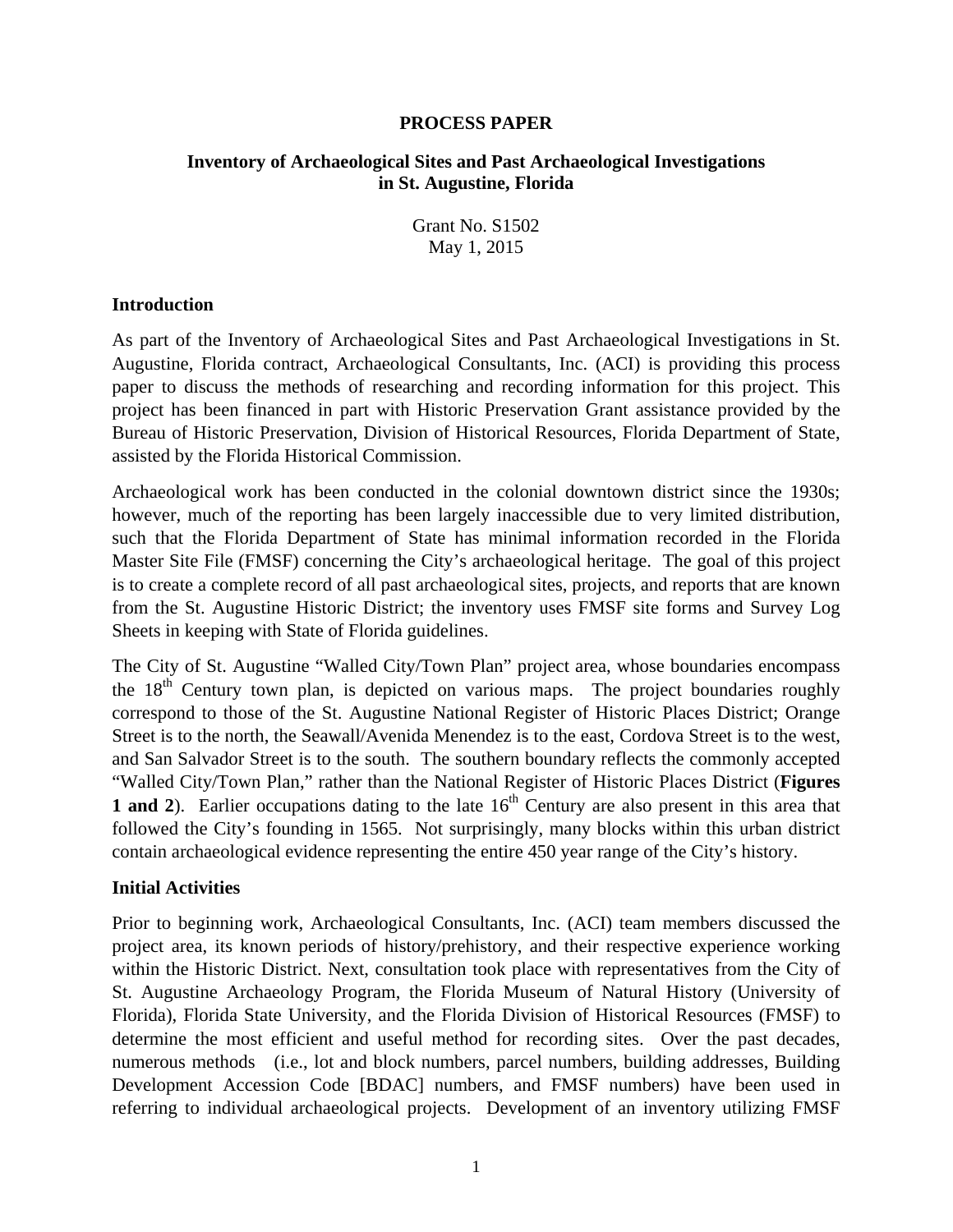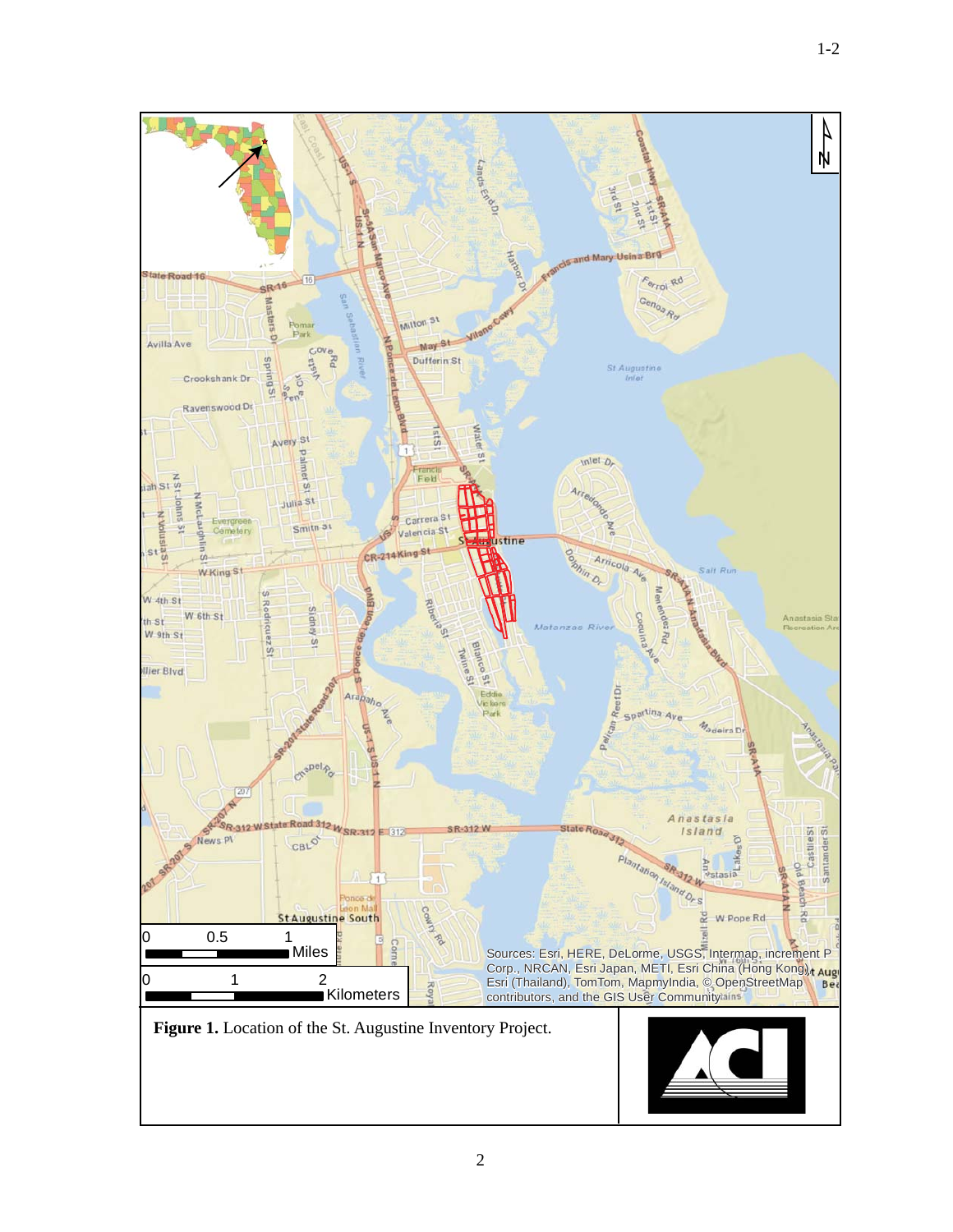

**Figure 2.** Map of the project area. Township 7 South, Range 30 East, Section 4. USGS St. Augustine 1972.

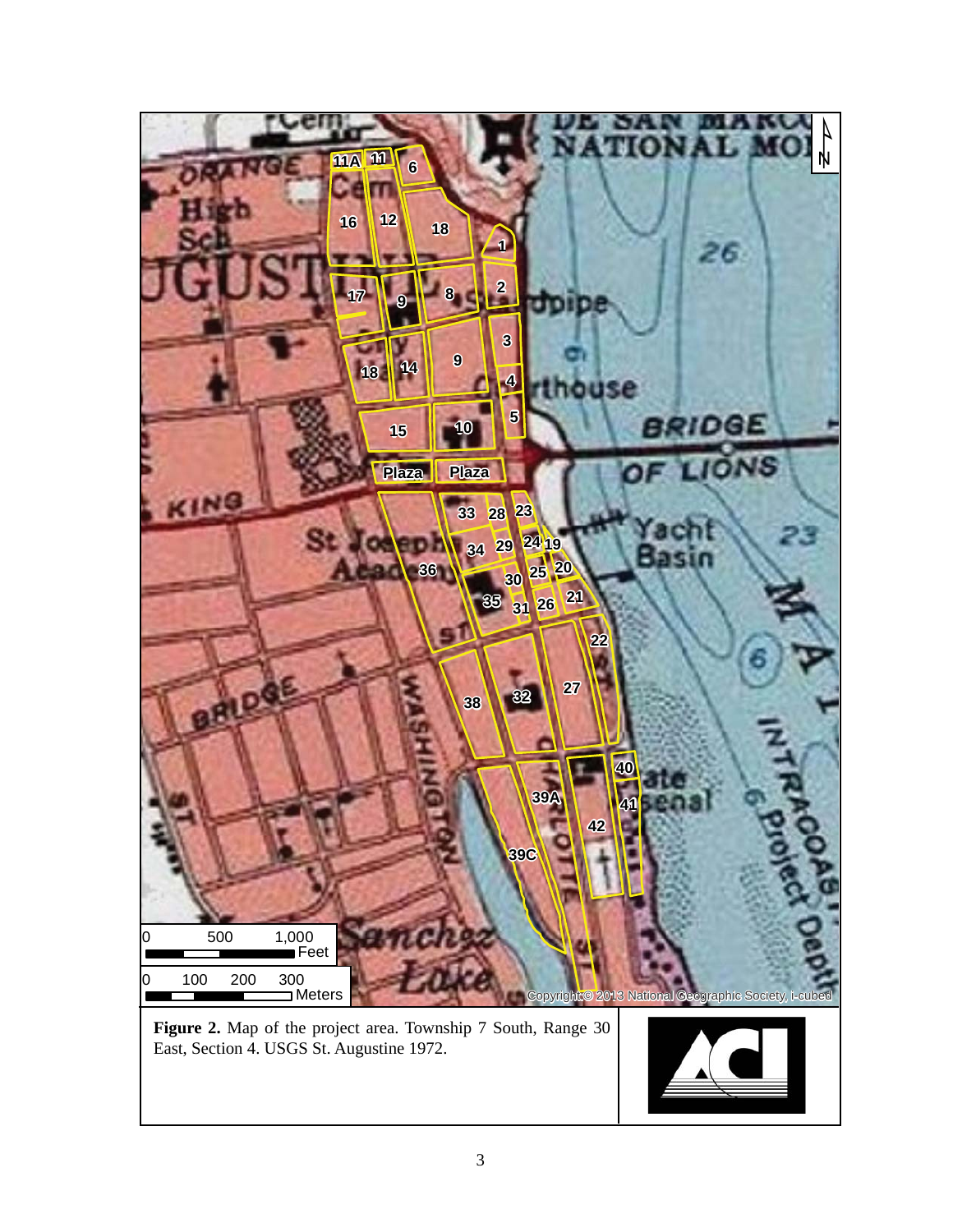forms and practices will make it possible for all archaeological data -- collected during both the past and the future -- to be organized and accessed under a single system.

During a meeting with City and University of Florida archaeologists, and in consultation with Chip Birdsong of the FMSF, it was determined that the best method for inventorying sites in the Historic District was to designate each city block as an individual site with its own FMSF number. Previously recorded sites within the District, of which there were 24, were kept but also subsumed under the new Block site numbers. Additionally, since a number of archaeological projects have been conducted within City streets (primarily related to utility installations and Florida Department of Transportation traffic work), provisions for recording individual streets as sites were also addressed, as discussed more fully below.

### **Data Collection**

Since archaeological research has been conducted in St. Augustine by numerous researchers and institutions for more than 75 years, the resulting documentation is found in various locations, databases, and formats; it also exhibits a wide range of variation in content. Sometimes a project file was encountered that, while labeled and identified as to general location, contained a single piece of paper that conveyed minimal content. However limited at times, in gathering information on previous work for the inventory, every effort was made to copy field notes, sketch maps, project summaries, reports, etc., that were substantive, useful, and could be tied to the real world (accurately mapped). A great deal of such information was scanned, but only those narratives that could be classified as "reports" resulted in a Survey Log Sheet. Completion of logs sheets was done liberally and with the goal of including a wide range of detailed, substantive summaries in the documentary record of previous work in St. Augustine.

Research and data collection were conducted in several locations, including the FMSF, the City Archaeology Program's facility at the Dr. Sue A. Middleton Archaeology Center; Government House in downtown St. Augustine (formerly the Historic St. Augustine Preservation Board); the Florida Museum of Natural History at the University of Florida; the St. Augustine Historical Society and its Research Library; the Department of Special Collections at the George A. Smathers Libraries at the University of Florida; the Ximenez-Fatio House Museum; and the Southeastern Archaeological Center (SEAC) in Tallahassee (which curates the archaeological data from the Castillo de San Marcos). In each facility, with the exception of SEAC where the information is already in GIS format, the available data were evaluated, copied/scanned, and catalogued for inclusion in the inventory. At Government House, the 1988 Archaeological Research Mapping Project (City of St. Augustine 1988) was extremely useful in the identification of all projects conducted in the City from the late 1920s to 1989.

### **Data Management and Organization**

Results from previous work were copied/scanned and organized using the block = site approach. Once site numbers were received from the FMSF, each block received its own new site number, and all previous work and associated data and reports were collected and organized by block. In some cases, previously recorded sites had been recorded within the Historic District and, in consultation with the FMSF, these sites remain plotted and documented as within the newly recorded block sites. Also, it was requested by the FMSF that blocks within the study area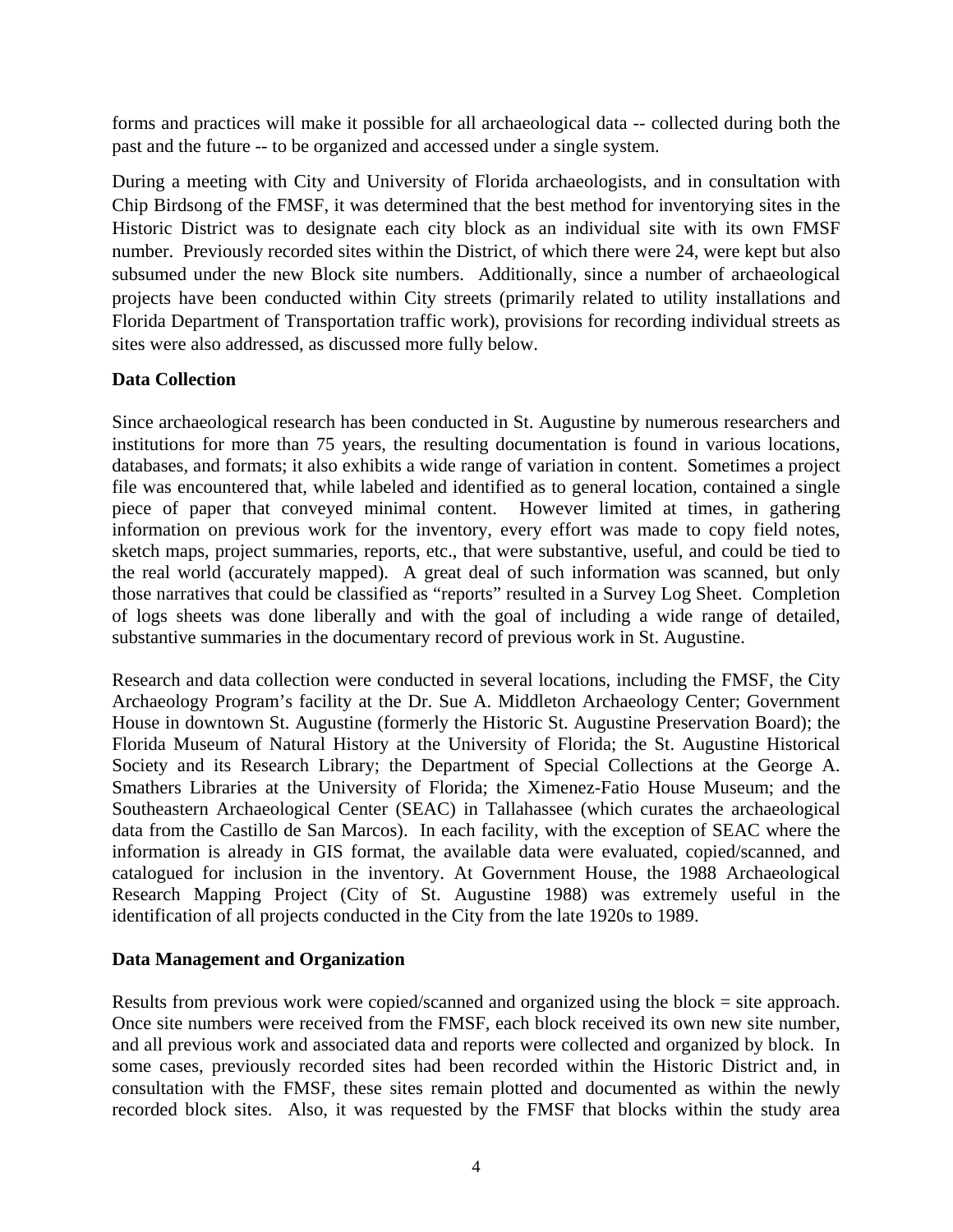where no archaeological work has been conducted, to date be recorded now as sites, in anticipation of future work within those portions of the District.

Additionally, because a number of archaeological projects have been conducted within City streets (primarily related to utilities and Florida Department of Transportation work), the FMSF suggested that streets where archaeological studies have occurred be recorded as sites. These projects have included the monitoring and/or testing/salvage of gas line installations, sewer lines, traffic signals, medians, etc. In such cases, it was requested that the portion of those streets that lie within the Historic District be given site numbers. If additional work in (currently) unrecorded streets in the District occurs in the future, those streets can be assigned site numbers on an as needed basis.

Hard copies and a pdf version of each site form were completed, including a supplemental page(s) that briefly summarizes the history of work at the site and lists all archaeological documentation associated with the block; this bibliography includes reports (with Survey Log Sheets) as well as supplemental material (sketch maps, handwritten or typed project summaries, field notes, etc.) submitted to the FMSF as part of the documentation of work conducted within each block/site. Scanned copies of the archaeological information is being sent to the FMSF, and the City of St. Augustine, so that the data can become part of the state's archaeological inventory.

In consultation with the FMSF and concurrent with site form preparation, Survey Log Sheets were created for standard reports as well as "stand alone" documentation that was viewed by the team as meriting submittal as a "less than formal" report. Reports that were known to be on file at the FMSF were not re-submitted and did not get a log sheet to avoid redundancy.

When the previous work conducted within each block/site was understood, working maps were created for use in transferring all excavations, features, and associated report(s) into the Geographic Information System (GIS) (NAD 83, US feet, State Plane North). Google Earth aerials were printed for each block/site, with excavations and features plotted and given to ACI's GIS specialists toward the development of multilayer, colored GIS maps. GIS layers for each block/site include reference to all reports used in plotting previous excavations, boundaries of surveyed and excavated areas, and layers illustrating known temporal affiliations. The GIS can be used to identify the type of work conducted (auger survey, shovel testing, monitoring, excavation, etc.), where features were found and what centuries they represent, and who conducted the work. The mapping incorporates major archaeological features such as wells, building foundations, large trash deposits, privies, military related areas, and other unique features into the project GIS layers. Much of this information is also included in the imagery (aerials, street maps, photographs) accompanying the FMSF forms.

Additionally, ACI is providing a bibliography inclusive of much of the "gray literature" associated with archaeological investigations in the colonial district. This will include detailed field notes and maps, unpublished papers and reports, archaeological compliance reports, reports from projects conducted for local and non-local institutions, professional papers, some newspaper articles, and pertinent information on file with the St. Augustine Archaeological Association; much of this material is rare and not readily available.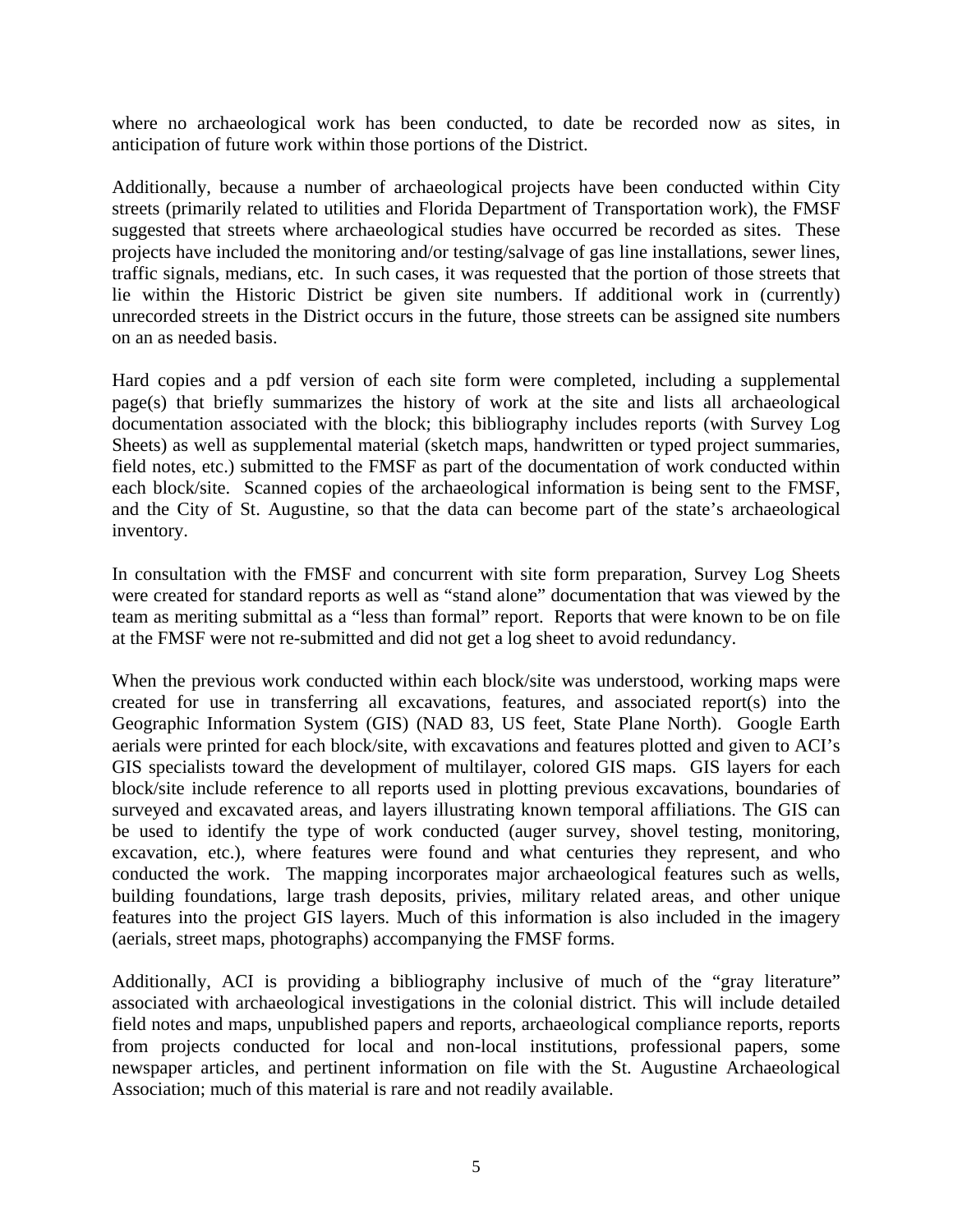#### **Deliverables**

Final products required for the St. Augustine "Walled City/Town Plan" project area are: 1) electronic and hard copies of FMSF forms for all known archaeological sites; 2) applicable archaeological survey reports/documentation with Site File Survey Log Sheets or archaeological site forms as directed by the FMSF; 3) one electronic copy of project GIS data including a site boundary layer for recorded archaeological sites and a layer detailing the boundaries of surveyed and excavated areas; 4) one electronic copy of a color overlay map depicting all recorded archaeological sites and all archaeological investigations performed prior to January 1, 2015; and 5) this Process Paper, which discusses project methods for researching and recording information during the inventory. The Process Paper will be accompanied by a Survey Log Sheet, given a manuscript number, and will become part of the FMSF.

#### **Summary**

The Inventory of Archaeological Sites and Past Archaeological Investigations in St. Augustine resulted in the recording of 40 city blocks as sites. In the center of the District, Plaza East was recorded as a site, and Plaza West (which contains Government House) was also given its own site number. Additionally, 12 streets that lie within the District and have been the subject of archaeological study, were recorded as sites, in addition to one adjacent pair of "traffic islands" (Anderson and Ponce Circles, 8SJ05703). Information on a portion of the defensive Cubo Line, which runs along the northern edge of the Historic District boundary, was previously recorded as 8SL05590; reports and data related to many decades of work on that feature have also been collected for submittal to the FMSF. In all, 152 survey log sheets and 57 sites have been inventoried as part of the current study (**Table 1**).

Appendix A is a complete Bibliography that includes reports as well as citations for other significant project data sent to the FMSF. Appendix B contains Site Forms and Appendix C includes all Survey Log Sheets prepared as documentation for work in the Historic District that is not already on file at the FMSF. Appendix D is a Survey Log Sheet for this document.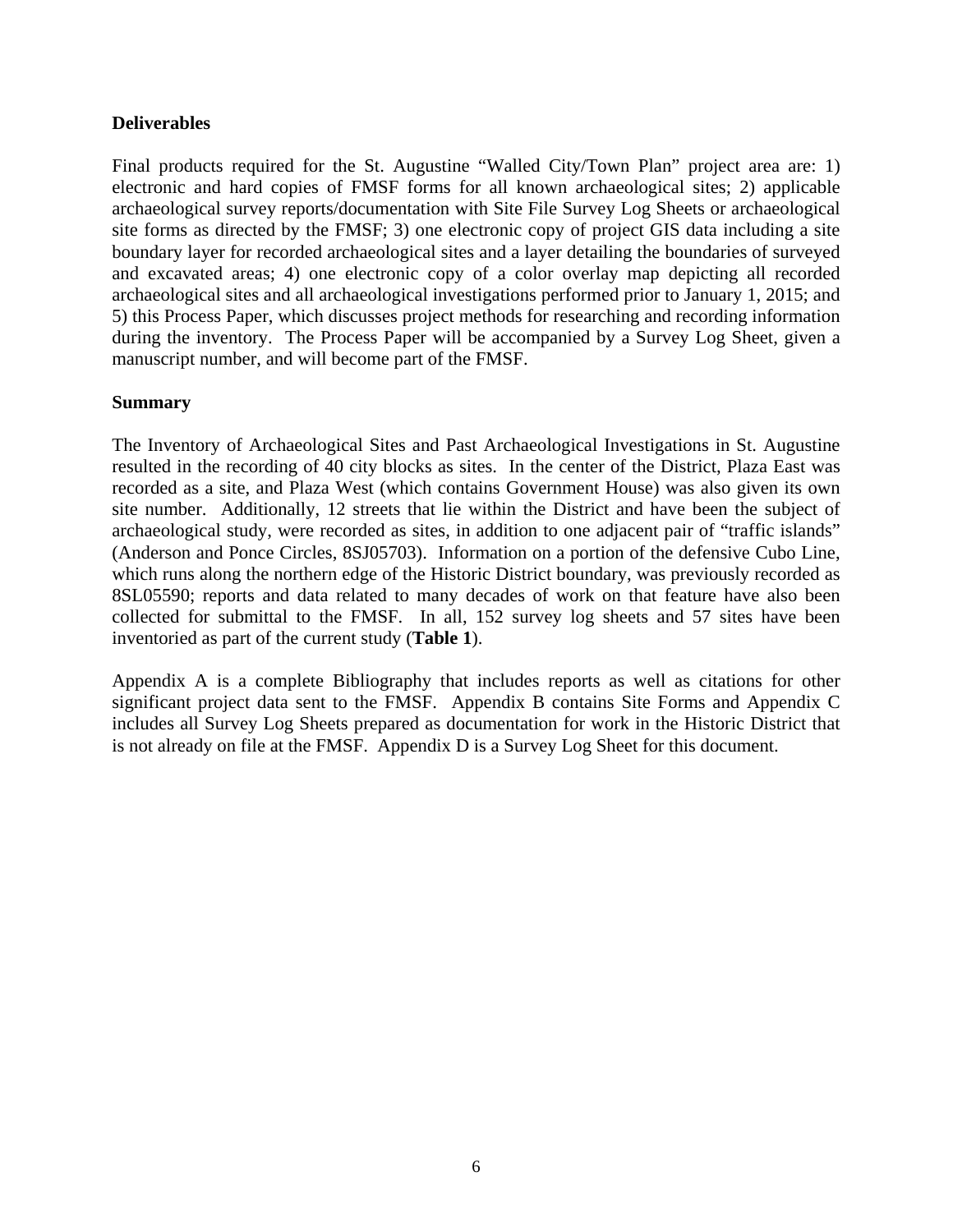| <b>radio 1.</b> Dries menudeu in the St. Tugustine inventory. |                      |                                       |  |  |  |
|---------------------------------------------------------------|----------------------|---------------------------------------|--|--|--|
| 8SJ05590 - Cubo Line                                          | 8SJ05667 - Block 20  | 8SJ05686 - Block 39C                  |  |  |  |
| 8SJ05649 - Block 1                                            | 8SJ05668 - Block 21  | 8SJ05687 - Block 41                   |  |  |  |
| 8SJ05650 - Block 2                                            | 8SJ05669 - Block 22  | 8SJ05688 - Block 42                   |  |  |  |
| 8SJ05651 - Block 3, 4                                         | 8SJ05670 - Block 23  | 8SJ05689 - Plaza East                 |  |  |  |
| 8SJ05653 - Block 5                                            | 8SJ05671 - Block 24  | 8SJ05690 - Plaza West                 |  |  |  |
| 8SJ05654 - Block 6                                            | 8SJ05672 - Block 25  | 8SJ05691 - Aviles Street              |  |  |  |
| 8SJ05655 - Block 7                                            | 8SJ05673 - Block 26  | 8SJ05692 - Artillery Lane             |  |  |  |
| 8SJ05656 - Block 8                                            | 8SJ05674 - Block 27  | 8SJ05693 - Cadiz Street               |  |  |  |
| 8SJ05657 - Block 9                                            | 8SJ05675 - Block 28  | 8SJ05694 - Castillo Drive             |  |  |  |
| 8SJ05658 - Block 10                                           | 8SJ05676 - Block 29  | 8SJ05695 - Charlotte Street           |  |  |  |
| 8SJ05659 - Block 11                                           | 8SJ05677 - Block 30  | 8SJ05696 - Seawall/Avenida Menendez   |  |  |  |
| 8SJ05660 - Block 12                                           | 8SJ05678 - Block 31  | 8SJ05697 - Hypolita Street            |  |  |  |
| 8SJ05661 - Block 13                                           | 8SJ05679 - Block 32  | 8SJ05698 - Marine Street              |  |  |  |
| 8SJ05662 - Block 14                                           | 8SJ05680 - Block 33  | 8SJ05699 - San Salvador Street        |  |  |  |
| 8SJ05663 - Block 15                                           | 8SJ05681 - Block 34  | 8SJ05700 - Spanish Street             |  |  |  |
| 8SJ05664 - Block 16                                           | 8SJ05682 - Block 35  | 8SJ05701 - St. George Street          |  |  |  |
| 8SJ05665 - Block 17                                           | 8SJ05683 - Block 36  | 8SJ05702 - Treasury Street            |  |  |  |
| 8SJ05652 - Block 18                                           | 8SJ05684 - Block 38  | 8SJ05703 - Anderson and Ponce Circles |  |  |  |
| 8SJ05666 - Block 19                                           | 8SJ05685 - Block 39A | 8SJ05704 - Block 11A                  |  |  |  |

**Table 1.** Sites Included in the St. Augustine Inventory.

#### **Acknowledgments**

A number of people were extremely helpful in providing assistance and/or guidance during this project. Most notably, at the St. Augustine Archaeology Program/Dr. Sue A. Middleton Archaeology Center, Mr. Carl D. Halbirt and Ms. Mischa Johns endured, and answered, a constant barrage of questions. They were always patient, and if they didn't have an answer immediately they soon found one. Carl, who has been the City Archaeologist for 25 years, and counting, was indispensable in filling gaps and providing maps or missing data at several critical junctures. Also, we would like to thank Tim Fleming, with the Office of the City Manager, for his assistance in administering the project, as well as Ms. Jenny Wolfe.

At the St. Augustine Historical Society and its Research Library, we thank Dr. Susan Parker and Mr. Charles Tingley for their help in research. Mr. Matt Armstrong, Government House Digital Preservation Center at University of Florida (formerly the Historic St. Augustine Preservation Board) did a masterful job organizing ca. 60 years of archaeological data/reports and making them easily accessible, for which we are very grateful.

Distinguished Research Curator Emerita Kathleen Deagan and Dr. Gifford Waters, both with the Florida Museum of Natural History at the University of Florida, provided generous access to their St. Augustine records. Additionally, Dr. James Cusick with the Department of Special Collections at the George A. Smathers Libraries at University of Florida located and copied what turned out to be a very rare document, for which we are most appreciative.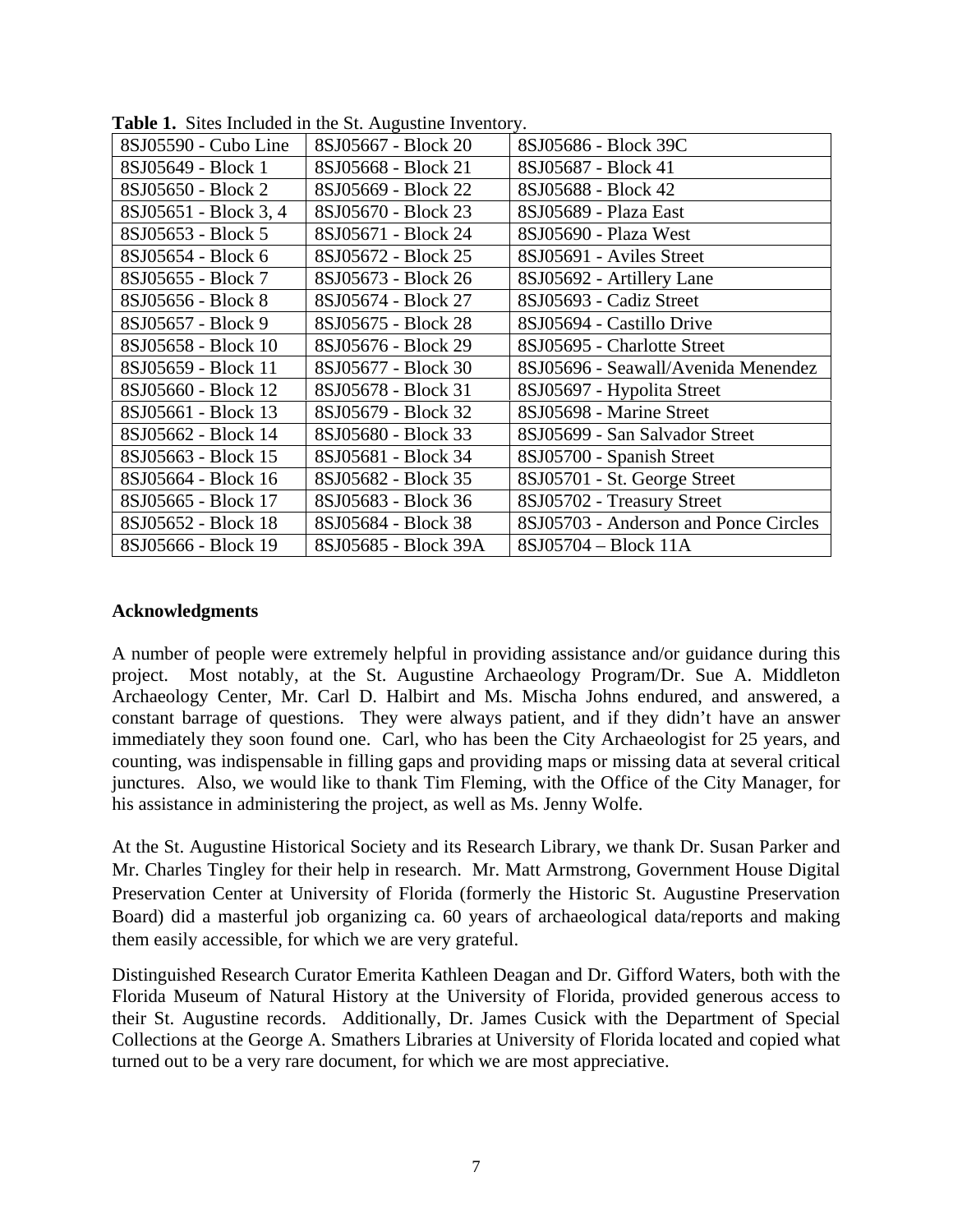At the FMSF in Tallahassee, we thank Mr. Vincent "Chip" Birdsong and staff at the Division of Historical Resources for assistance in solving logistical problems using a good, common sense approach. Ms. Jill Halchin, with the Southeastern Archaeological Center (SEAC) was able to provide information on work at the Castillo de San Marcos that will be available for the City of St. Augustine.

Executive Director Ms. Julie Gatlin of the Ximenex-Fatio House Museum allowed us to borrow and copy a large box of relatively rare reports for inclusion in the Inventory. The Ximenez-Fatio property has been the subject of extensive and intensive research for decades, and the inclusion of such reporting makes a valuable contribution to the current project.

Finally, we warmly recognize the contributions of archaeologists who worked in the Historic District prior to the last 25 year period, during which City Archaeologist Carl D. Halbirt has led the charge so tirelessly. In the earliest years were Hale Smith, Albert Manucy, JD Winter, and John Griffin. Most notably, we gratefully acknowledge the contributions (early 1960s to ca. 1990) of Mr. Robert H. Steinbach, with whom many of today's archaeologists have had the opportunity to work and learn.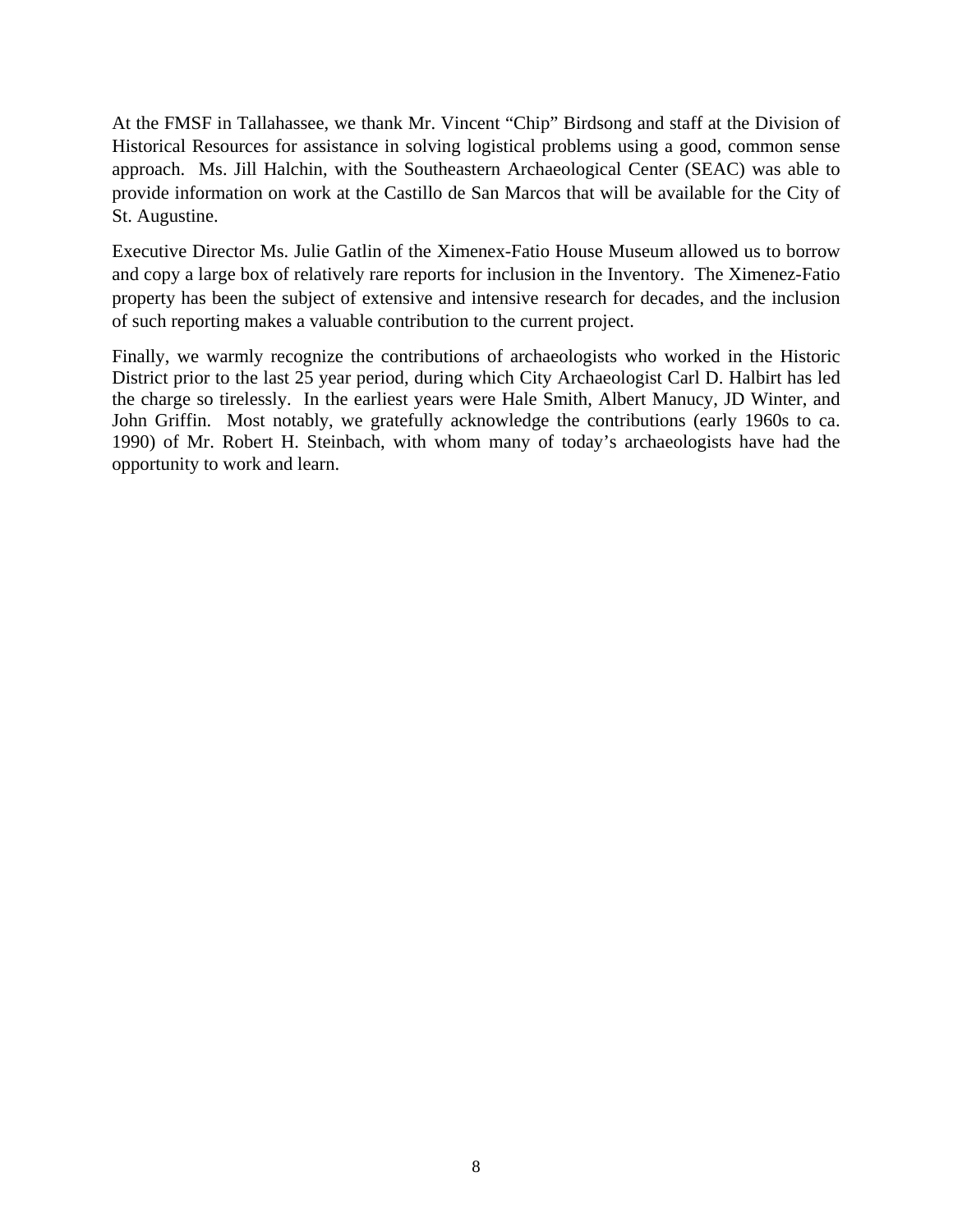**Appendix A: Bibliography, 1930s - 2014**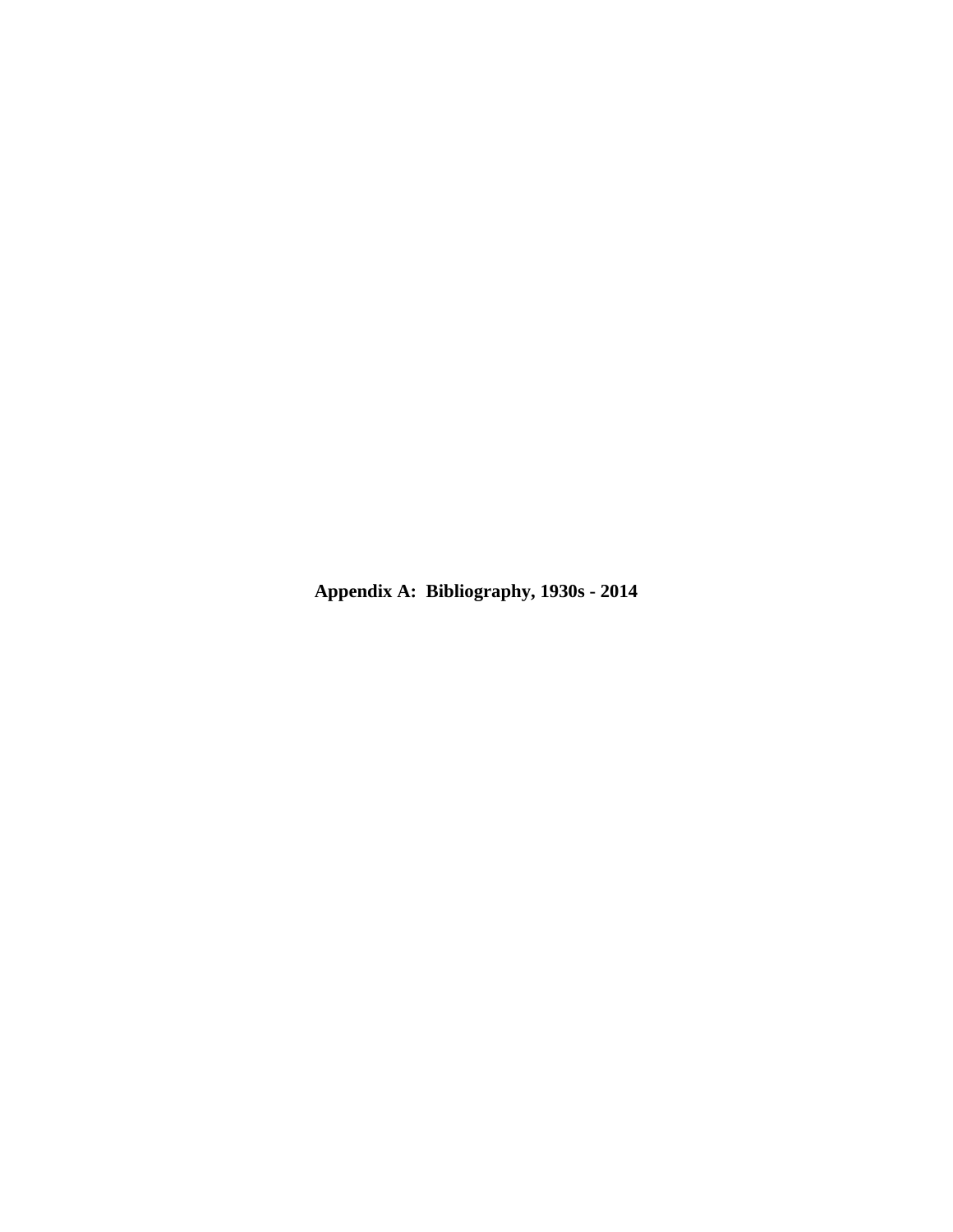#### **Bibliography, 1930s - 2014**

Arana, Luis R.

1964 The Cubo Line, 1704-1909. Castillo de San Marcos National Monument, St. Augustine, Florida.

Archaeological Consultants, Inc.

- 2012 Cultural Resource Assessment Survey, Colonial Quarter, St, Augustine, Florida. Archaeological Consultants, Inc., Sarasota, Florida. Archaeological Consultants, Inc.
- 2013 Technical Memorandum. Archaeological Monitoring at the Arrivas House, 46 St. George Street, St. Augustine, St. Johns County, Florida. Archaeological Consultants, Inc., Sarasota.
- 2013 Technical Memorandum, Archaeological Monitoring at Government House, 48 King Street, St. Augustine, 48 King Street, St. Augustine, St. Johns County, Florida. Archaeological Consultants, Inc., Sarasota, Florida.
- 2014 Technical Memorandum. Archeological Monitoring, UF Parking Lot Lighting at Four Lots, St. Augustine St. Johns County, Florida. Archaeological Consultants, Inc., Sarasota.
- 2014 Cultural Resource Assessment Survey, 40 St. George Street, St. Augustine, St. Johns County, Florida. Archaeological Consultants, Inc., Sarasota.
- 2014 Phase II Archaeological Survey at 40 St. George Street, St. Augustine, St. Johns County, Florida. Archaeological Consultants, Inc., Sarasota.
- 2014 Technical Memorandum, Archeological Monitoring, UF Parking Lot Lighting at Four Lots, St. Augustine, St. Johns County, Florida. Archaeological Consultants, Inc., Sarasota.

Arnade, Charles

1962 The Avero Story: An Early St. Augustine Family with Many daughters and Many Houses. *Florida Historical Quarterly* 40:1-34.

#### Bell, Valerie

- 1984 Preliminary Excavations Behind the Gonzalez-Alvarez House, St. Augustine, Florida. Historic St. Augustine Preservation Board, St. Augustine, Florida
- 1986 SA-23 A Summary of the Parking Lot North of Artillery Lane. In The Cooperative Archaeology: The St. Augustine Example. *The Florida Anthropologist*, Volume 39 (4):289.
- 1986 Burials Found on SA-23. In The Cooperative Archaeology: The St. Augustine Example. *The Florida Anthropologist*, Volume 39 (4):290.
- 1986 Fiesta Project SA 23: Burials, Preliminary Report. Historic St. Augustine Preservation Board, St. Augustine, Florida.

#### Beidelman, Katherine

1976 Ceramic Means as Indicators of Socio-Economic Status in Colonial St. Augustine. Masters Thesis, University of Florida, Gainesville, Florida.

#### Bond, Stanley C.

- 1986 Salvage Excavations in Downtown St. Augustine: Artillery Lane, Marine Street, Cadiz Street, and Avenida Menendez. Historic St. Augustine Preservation Board, St. Augustine, Florida.
- 1988 Excavations and Monitoring on St. George Street, St. Augustine, Florida. Historic St. Augustine Preservation Board, St. Augustine, Florida.
- 1989 Archaeological Project Information. SA 7-2. Kalivas Site. Historic St. Augustine Preservation Board, St. Augustine, Florida.
- 1989 Archaeological Monitoring of Park's Cable T.V. Trench, Block 12, Lots 3-8. Historic St. Augustine Preservation Board, St. Augustine, Florida.
- 1990 Preliminary Report on Archaeological Findings, 230 Charlotte Street. Historic St. Augustine Preservation Board, St. Augustine, Florida.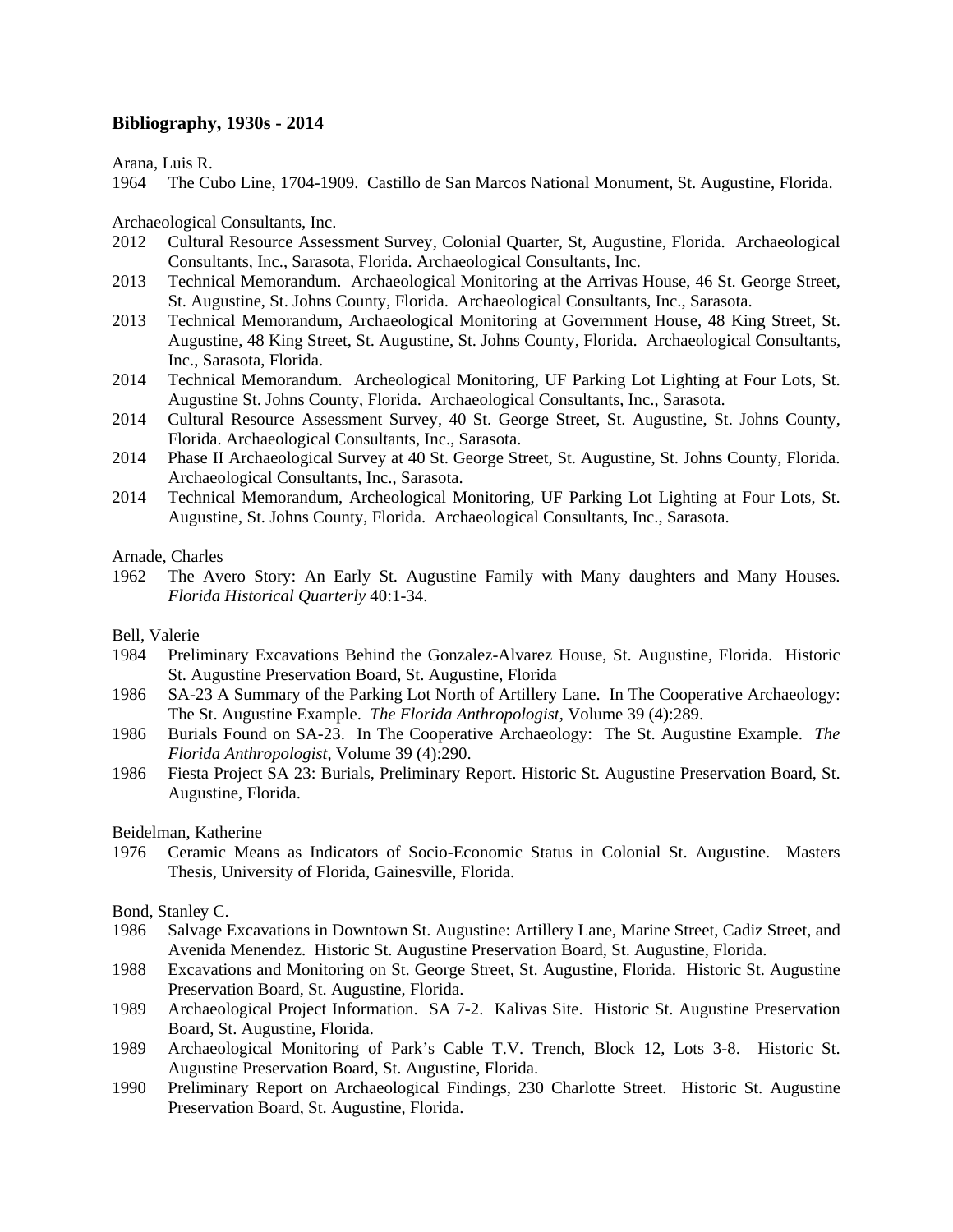Bond, Stanley C

- 1992 Field map. Historic St. Augustine Preservation Board, St. Augustine, Florida.
- 1995 Cubo Defensive Line Site Map, 1994.001, 1995.002. Historic St. Augustine Preservation Board, St. Augustine, Florida.
- 1992 Ribera Gardens. Historic St. Augustine Preservation Board, St. Augustine, Florida.
- 1995 Cubo Defensive Line Site Map, 1994.001, 1995.002. Historic St. Augustine Preservation Board, St. Augustine, Florida.
- n.d. Untitled Manuscript about Rivera House Gardens Excavation. Historic St. Augustine Preservation Board, St. Augustine, Florida.

Bond, Stanley, Valerie Bell, and Susan Parker

- 1986 Fiesta Site, Field map. St. Augustine Historic Preservation Board, St. Augustine, Florida.
- 1994 Archaeological Excavations at the Puente Site (SA24) and Potters Parking Lot (SA23), St. Augustine, Florida. Historic St. Augustine Preservation Board, St. Augustine, Florida.
- 1987 Archaeological Project Report. Florida National Guard City Hookup Block 42, Lots 1 and 2. Historic St. Augustine Preservation Board, St. Augustine, Florida.

#### Bostwick, John

- 1977 The Plaza II Site: Excavation of a Colonial Spanish Well in St. Augustine, Florida. Historic St. Augustine Preservation Board, St. Augustine, Florida.
- 1980 Plaza II Site Excavation of a Colonial Spanish Well in St. Augustine, Florida. *Historical Archaeology*. 14:73-81.

Bostwick, John, and Darryl Wise

1978 A Sub-Surface Survey of the City of St. Augustine: Historic Precincts North of the Plaza. Historic St. Augustine Preservation Board, St. Augustine, Florida.

#### Caballero, Olga

1979 Preliminary Report on Excavations at the Ximenez-Fatio Site Kitchen. The National Society of the Colonial Dames of America in the State of Florida, St. Augustine, Florida.

#### Caballero, Olga and Martha Zierden

- 1979 Excavations at SA-28-1 (Spanish Hospital Site), St. Augustine. Florida Museum of Natural History, University of Florida, Gainesville, Florida.
- 1979 Field Report and Burial Analysis of Test Excavations at SA28-1. Historic St. Augustine Preservation Board, St. Augustine, Florida.

#### Caraway, Corky

1986 Cooperative Archaeology: The St. Augustine Example. Adventures in the Dirt. *The Florida Anthropologist*, Volume 39 (4):289-290.

#### Cawood, Hobart

1963 The Cubo Line. Castillo de Marcos National Monument, St. Augustine, Florida.

#### Chatelain, Verne

1941 The Defenses of Spanish Florida, 1565 to 1763. Publication 511, Carnegie Institution of Washington, Washington, D.C.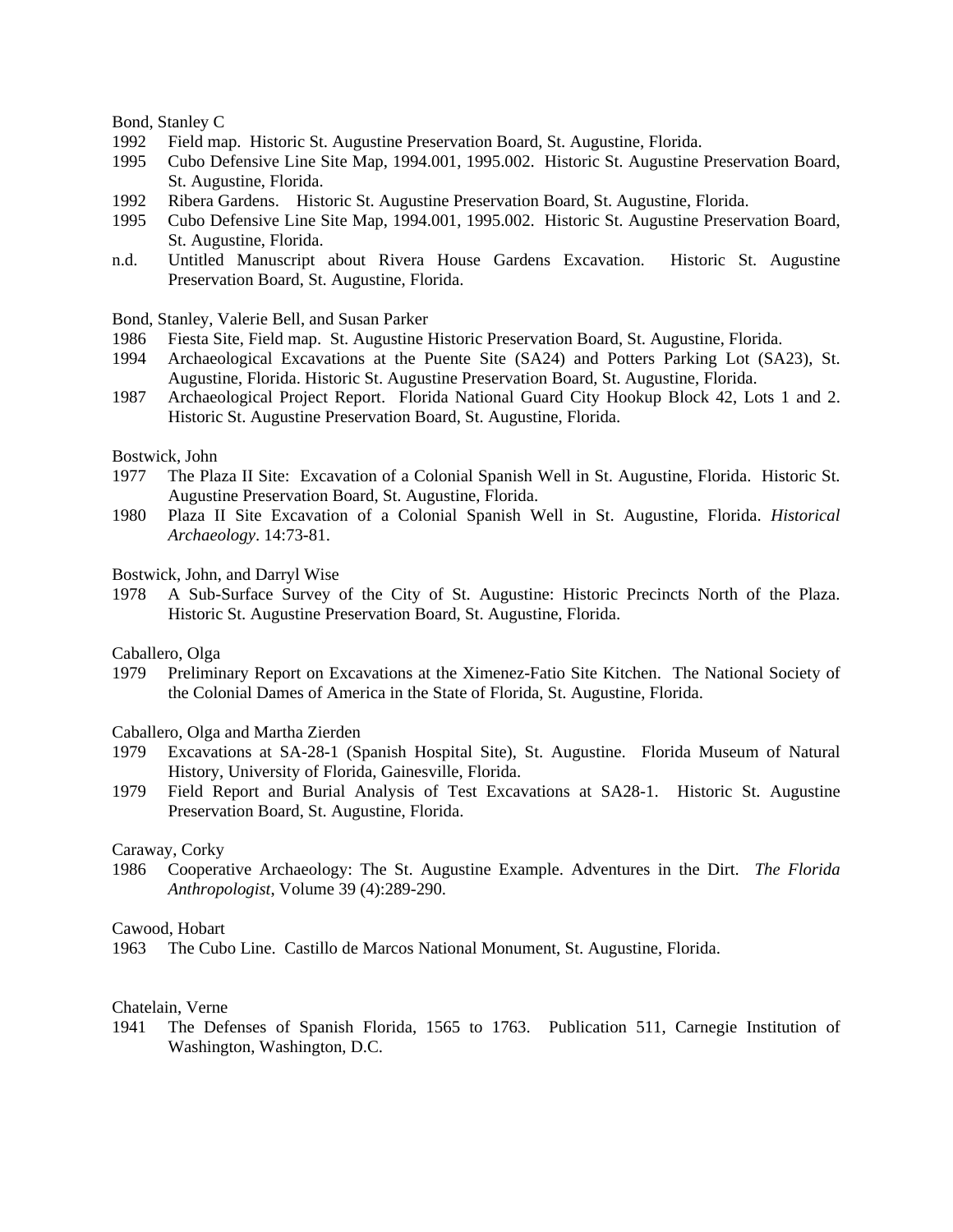Chambless, Elizabeth J.

- 2005 An Analysis of Faunal Remains from Artillery Lane, St. Augustine, Florida. City of St. Augustine Archaeology Program, St. Augustine, Florida.
- 2011 Cultural Resource Assessment Survey and Agency Coordination in Support of SRA1A Eastern Inventory/Rehabilitation of the Seawall and Associated Corridor between the Bridge of Lions and the Castillo de San Marcos, St. Augustine, St. Johns County, Florida. SEARCH, Jonesville, Florida.

City of St. Augustine

2014 Directory Signs, BDAC 2014-0866 (List). On file, City of St. Augustine Archaeology Program, St. Augustine, Florida.

Clauser, John W.

- 1974 Excavations at the Ximenez-Fatio House: Backyard Archaeology in St. Augustine. Master's Thesis, University of Florida, Gainesville, Florida.
- 1975 Excavations at the Ximenez-Fatio House: Backyard Archaeology in St. Augustine, Florida. The National Society of the Colonial Dames of America in the State of Florida, St. Augustine, Florida.

Council, R. Bruce

1974 Preliminary Report on Excavations on the DeBurgos-Pellicer Site, Block 7, Lot 7. Historic St. Augustine Preservation Board, St. Augustine, Florida.

Cumbaa, Stephen

- 1975 Patterns of Resource Use and Cross-Cultural Dietary Change in the Spanish Colonial Period. Ph.D. dissertation, University of Florida, Gainesville, Florida.
- 1975 Patterns of Resource Use and Cross Cultural Dietary Change in the Spanish Colonial Period. (partial dissertation). The National Society of the Colonial Dames of America in the State of Florida, St. Augustine, Florida.

Cusick, James

- 1991 Interim Report on Fieldwork at the Kirby-Smith Site, St. Augustine, March 1991. Department of Anthropology, Florida Museum of Natural History, Gainesville, Florida.
- 1993 Late Colonial Minorcan Household, A: Archaeological Perspectives on Segui- Kirby- Smith Site. *El Escribano* Vol. 30, pp. 65-96.
- 1993 Ethnic Groups and Class in an Emerging Market Economy: Spaniards and Minorcans in Late Colonial St. Augustine. Ph.D. Dissertation, University of Florida, Gainesville.
- 1993 Final Report on the 1991 Excavations at the Segui- Kirby- Smith Site. Florida Museum of Natural History, Gainesville, Florida.

Dailey, Robert C., and Dan Morse

1972 A Preliminary Report of Skeletal Remains Found at Site B28L1 in St. Augustine, Florida. Florida State University, Tallahassee, Florida.

Deagan, Kathleen A.

- 1973 Test Excavations at SA-8-11. Historic St. Augustine Preservation Board, St. Augustine, Florida.
- 1973 The Ximenez-Fatio House: Second Season. The National Society of the Colonial Dames of America in the State of Florida, St. Augustine, Florida.
- 1973 Mestizaje in Colonial St. Augustine. *Ethnohistory* 20:55-65.
- 1974 Sex, Status and Role in the Mestizaje of Spanish Colonial Florida. Ph.D. dissertation. University of Florida, Gainesville, Florida.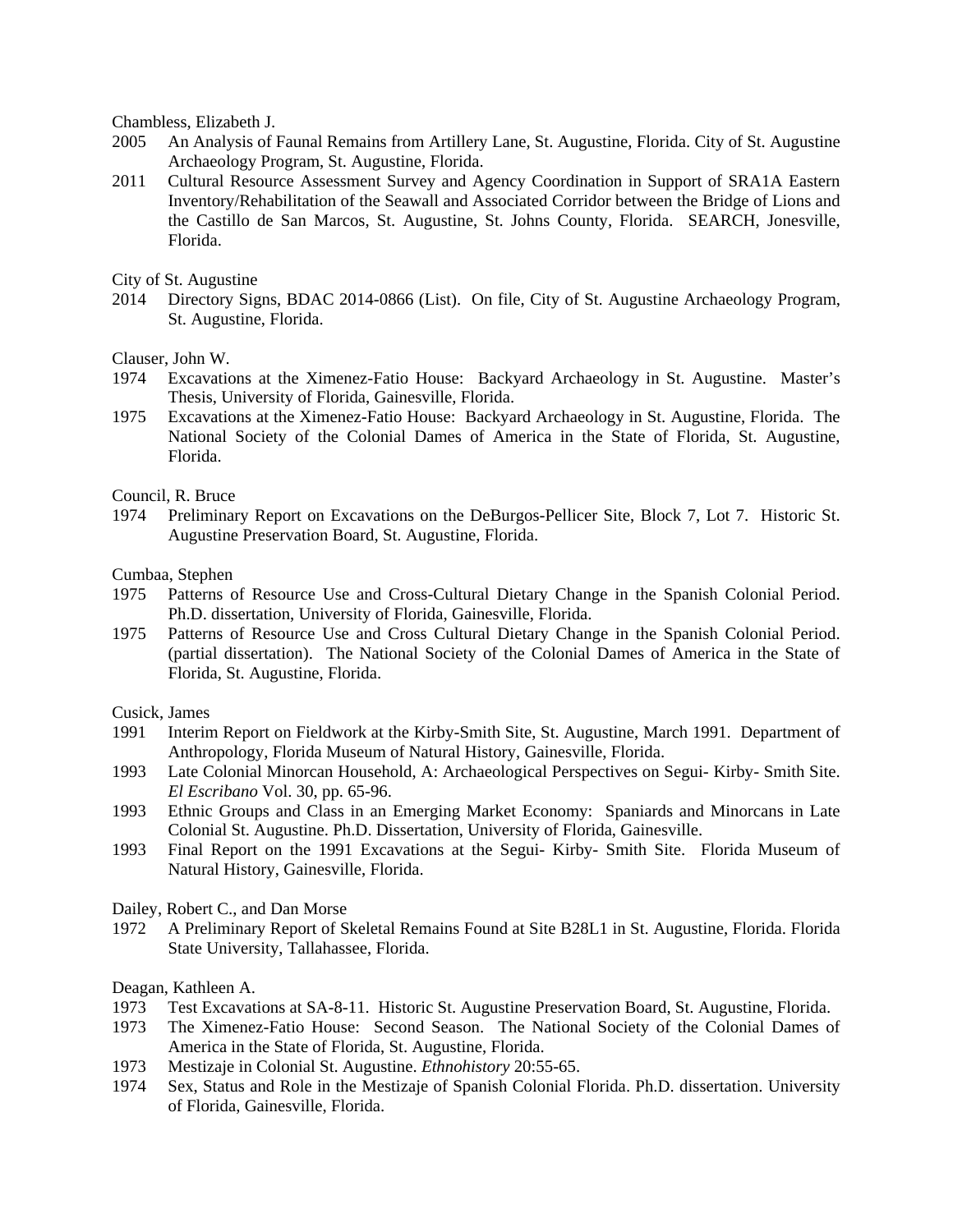Deagan, Kathleen A.

- 1974 Notes, South Villalonga House, Lot 4. Historic St. Augustine Preservation Board, St. Augustine, Florida.
- 1974 Test Excavations at the Acosta-Villalonga site, B-13, L-7, St. Augustine. Historic St. Augustine Preservation Board, St. Augustine, Florida.
- 1975 New Dates for Creamware from Closed Contexts in St. Augustine. *Conference on Historic Sites Archaeology Papers* 9:13-29.
- 1975 Field Reports on Excavations on SA-13-5, the Acosta Site. Historic St. Augustine Preservation Board, St. Augustine, Florida.
- 1976 Archaeology at the National Greek Orthodox Shrine. *Florida State University Notes in Anthropology # 13.* University Presses of Florida, Gainesville, Florida.
- 1977 Excavations in the De Mesa House Interior (SA-7-6). Historic St. Augustine Preservation Board, St. Augustine, Florida.
- 1978 Archaeological Strategy in the Investigation of an Unknown Era: 16th Century St. Augustine. Florida Museum of Natural History, Gainesville, Florida.
- 1980 Excavation at SA-34-1, Spring 1980, Preliminary Report and Excavation, SA34-1, Summer 1980, Field Data and Tables. Florida State University, Tallahassee, Florida.
- 1981 Annual Performance Report. An Archaeological Investigation of 16<sup>th</sup> Century Spanish Florida. Submitted to the National Endowment for the Humanities. Florida State University, Tallahassee
- 1983 A Brief Report on the 1982-83 Excavations at the Ximenez-Fatio House. The National Society of the Colonial Dames of America in the State of Florida, St. Augustine, Florida.
- 1983 *Spanish St. Augustine, The Archaeology of the Colonial Creole Community*. Academic Press, Inc., New York, New York.
- 1985 The Archaeology of Sixteenth Century St. Augustine. *The Florida Anthropologist* 38:6-33.
- n.d. Fatio Work Summary. The National Society of the Colonial Dames of America in the State of Florida, St. Augustine, Florida.

#### Deagan, Kathleen, John Bostwick, and Dale Benton

1976 A Sub-Surface Survey of the St. Augustine City Environs. Historic St. Augustine Preservation Board, St. Augustine, Florida.

#### Dow, Bob

1986 Cooperative Archaeology: The St. Augustine Example. SA-24 Update. *The Florida Anthropologist*, Volume 39 (4):291.

#### Droust, Romola

n.d. Historic Block and Lot Overlay Maps. Historic St. Augustine Preservation Board, St. Augustine, Florida.

#### Ewen, Charles

- 1984 Final Report on the 1982-83 Excavations at the Ximenez-Fatio House, St. Augustine, Florida. The National Society of the Colonial Dames of America in the State of Florida, St. Augustine, Florida.
- 1985 The Ximenex-Fatio House: A View from the Backyard. In *Indians, Slaves and Colonists*, edited by K. Johnson, et al., Florida Journal of Anthropology Special Publication. University of Florida Anthropology Department, Gainesville, pp. 57-69.

#### Fairbanks, Charles

1977 Backyard Archaeology as a Research Strategy. *The Conference on Historic Sites Archaeology Papers* 11, 133-139.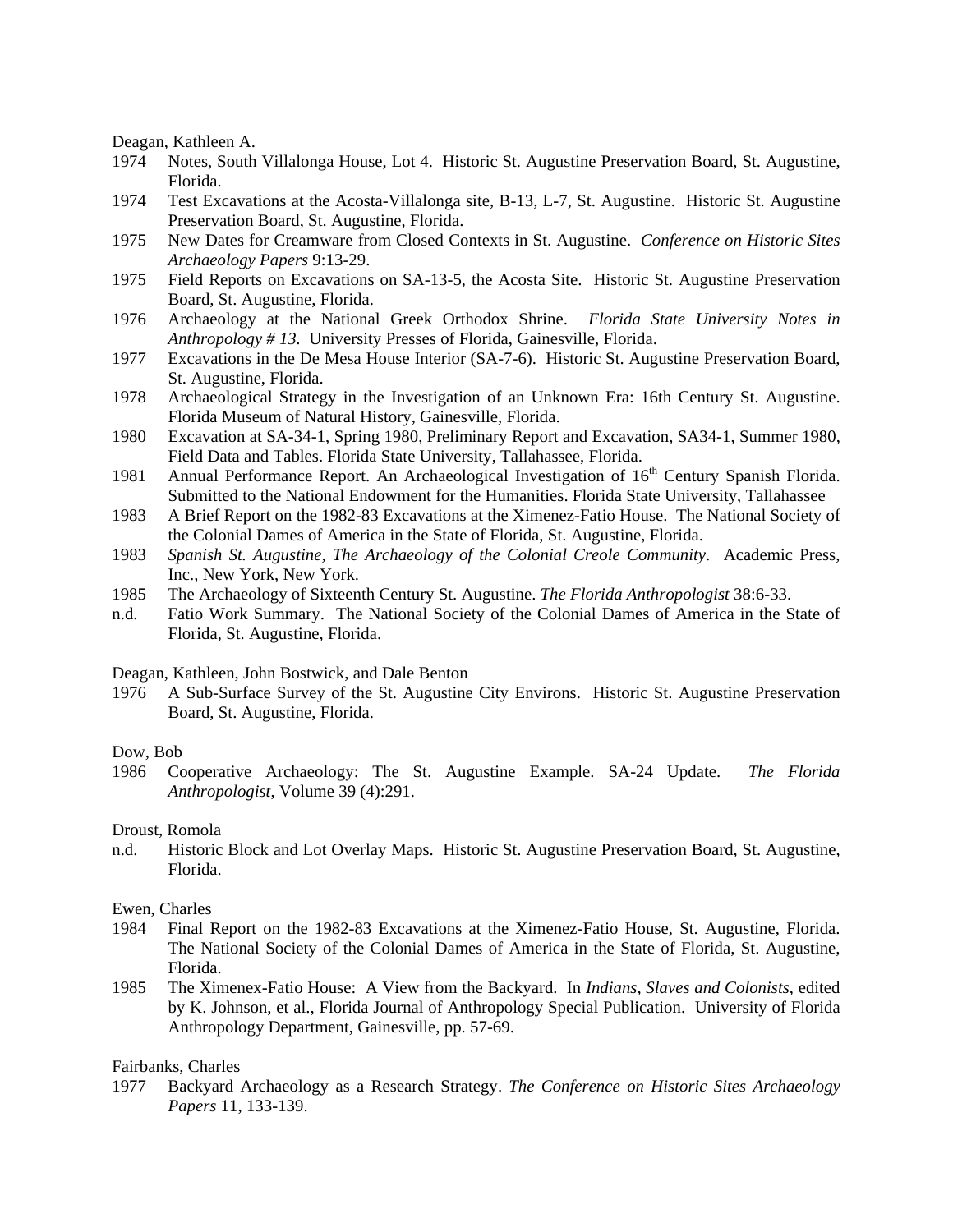Fernandez-Sardina, Ricardo

1990 Preliminary Field Report of Archaeological Investigations at the Ximenez-Fatio Annex, SA34- 2B, St. Augustine, Florida. The National Society of the Colonial Dames of America in the State of Florida, St. Augustine, Florida.

Fernandez-Sardina, Ricardo and Kathleen Deagan

1991 Report on Archaeological Investigations at the Ximenez- Fatio Annex, SA34-2B, 1990. The National Society of the Colonial Dames of America in the State of Florida, St. Augustine, Florida.

Ganzel, Cathleen

- 1975 Report on Excavations at the Joaneda House B15L7. Historic St. Augustine Preservation Board, St. Augustine, Florida.
- 1977 Report on Excavations at the Avero House Backlot. Historic St. Augustine Preservation Board, St. Augustine, St. Augustine, Florida.

Gaske, Frederick

- 1981 Report on Winter, 1981 Archaeological Investigation at the Ximenez-Fatio House, SA34-2, St. Augustine, Florida. The National Society of the Colonial Dames of America in the State of Florida, St. Augustine, Florida.
- 1982 The Archaeology of a Florida Antebellum Period Boarding House: The Ximenez-Fatio House, SA34-2, St. Augustine, Florida. The National Society of the Colonial Dames of America in the State of Florida, St. Augustine, Florida.
- 1982 The Archaeology of a Territorial Period Boarding House in St. Augustine. Master's Thesis, Florida State University, Tallahassee, Florida.

Gjessing, Frederick and John Griffin, J. Carver Harris, Albert Manucy, Hale Smith, J. T. Van Campen, and Doris Wiles

1962 The Evolution of the Oldest House. *Florida State University Notes in Anthropology,* Volume 7. Tallahassee, Florida.

#### Gordon, Elsbeth

- 2002 *Florida's Colonial Architectural Heritage*. The Florida Architectural Heritage Series. University Press of Florida, Gainesville, Florida.
- 2013 *Heart and Soul of Florida: Sacred Sites and Historic Architectu*re. University Press of Florida, Gainesville, Florida.

#### Griffin, John W.

- 1954 Archaeological Explorations at the Oldest House. In The Evolution of the Oldest House. *Florida State University Notes in Anthropology,* Volume 7. Tallahassee, Florida.
- 1963 Archaeological Investigations of the Cubo Line, 1963. Castillo de San Marcos National Monument, St. Augustine, Florida.

Guest, Thomas R.

1977 Archeology and Physical Anthropology of Three Burials at the de Mesa Site, SA 7-6, St. Augustine, Florida. Historic St. Augustine Preservation Board, St. Augustine, Florida.

Halbirt, Carl D.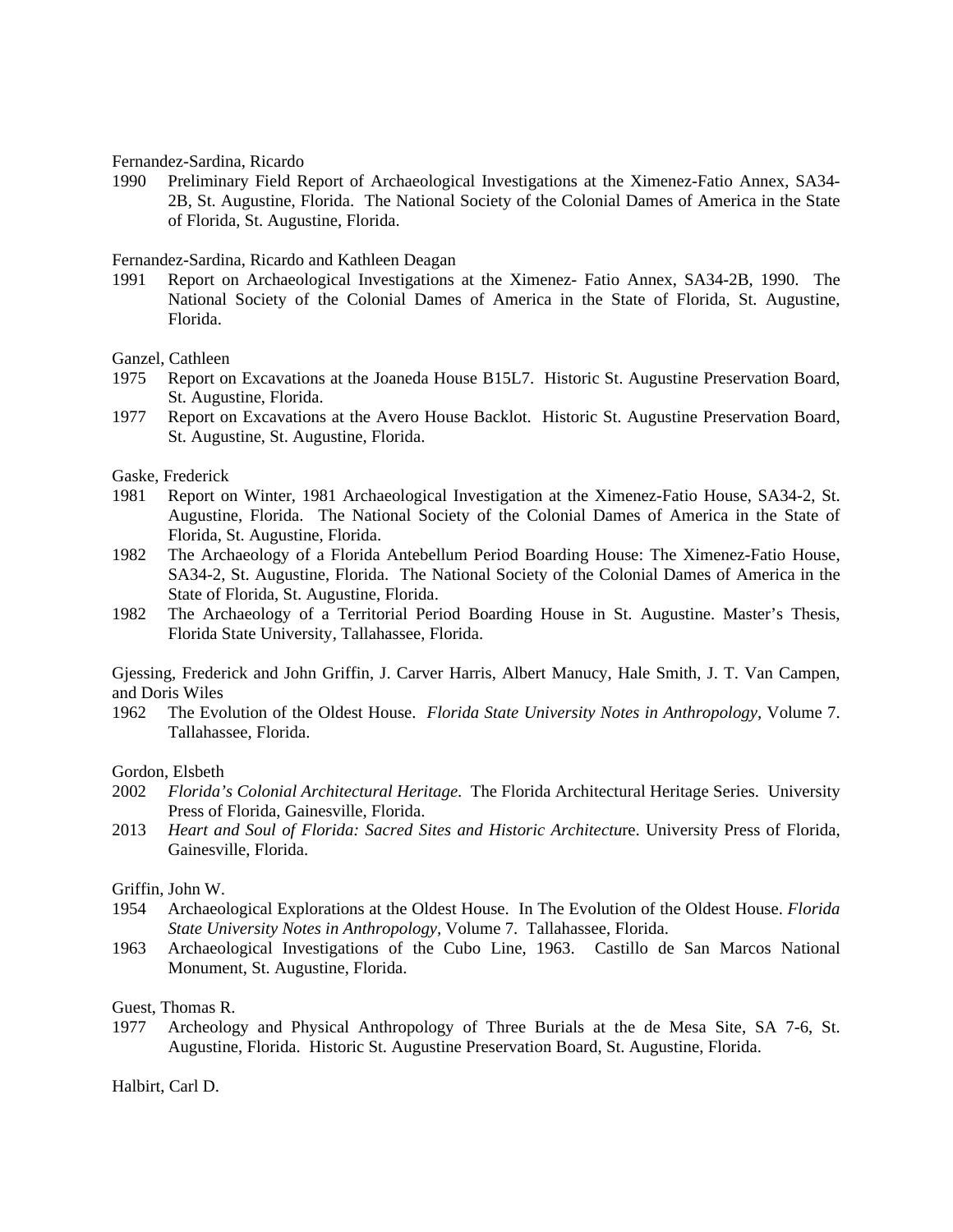- 1990 Archaeological Investigations at 21 Avenida Menendez. BDAC 1990-0092. City of St. Augustine Archaeology Program, St. Augustine, Florida.
- 1990 Archaeological Investigations at 22 Hypolita Street. BDAC 1990-0502. City of St. Augustine Archaeology Program, St. Augustine, Florida.
- Halbirt, Carl D.
- 1990 Letter to Mr. James B. Levy Regarding Shoe Preservation. June 5, 1990. City of St. Augustine Archaeology Program, St. Augustine, Florida.
- 1991 Archaeological Investigations at 24 Cathedral Place. BDAC 91-0848. City of St. Augustine Archaeology Program, St. Augustine, Florida.
- 1991 Memorandum, Archaeological Investigation at 60 Cathedral Place (BDAC 91-0013). City of St. Augustine Archaeology Program, St. Augustine, Florida.
- 1992 (Field Notes, 60 Cathedral Place, BDAC 1992-0493.) City of St. Augustine Archaeology Program, St. Augustine, Florida.
- 1992 Field Notes on Postholes and Excavations at 65 Cuna Street. City of St. Augustine Archaeology Program, St. Augustine, Florida
- 1992 Preserved in Water: Shoes Found in Well. City of St. Augustine Archaeology Program, St. Augustine, Florida.
- 1992 Archaeological Investigations at 56 Marine Street. City of St. Augustine Archaeology Program, St. Augustine, Florida.
- 1992 Memorandum, Monitoring of Water Line from Avenida Menendez to Marine Street. City of St. Augustine Archaeology Program, St. Augustine, Florida.
- 1992 Archaeological Investigations at 81 St. George Street. BDAC 1989-0613. City of St. Augustine Archaeology Program, St. Augustine, Florida.
- 1993 Trinity Church Project, Lots 1 and 2, Block 33. City of St. Augustine Archaeology Program, St. Augustine, Florida.
- 1993 The Archaeology of the Cubo Line: St. Augustine's First Line of Defense. *The Florida Anthropologist* 46(2):105-127.
- 1993 BDAC 93-0206 (Field Notes, 29 Cuna Street). City of St. Augustine Archaeology Program, St. Augustine, Florida.
- 1993 Memorandum, Realignment of Masonry Fence at the Peck House (SA 10-1). City of St. Augustine Archaeology Program, St. Augustine, Florida.
- 1994 Archaeological Project Status Report for July, 1994. City of St. Augustine Archaeology Program, St. Augustine, Florida.
- 1994 (May, July, and August) Archaeological Status Reports. City of St. Augustine Archaeology Program, St. Augustine, Florida.
- 1994 Archaeological Project Status Report for April 1994, 40 Charlotte Street. BDAC 1994-0058. City of St. Augustine Archaeology Program, St. Augustine, Florida.
- 1994 Archaeological Project Status Report for December 1994, 40 Charlotte Street. BDAC 1994- 0058. City of St. Augustine Archaeology Program, St. Augustine, Florida.
- 1994 Archaeological Status Report for April 1994. City of St. Augustine Archaeology Program, St. Augustine, Florida.
- 1994 Archaeological Project Status Report July 1994, 36 Spanish Street. City of St. Augustine Archaeology Program, St. Augustine, Florida.
- 1994 Field map. Trench location. (drawn by James Pennington, Auglink Communication). City of St. Augustine Archaeology Program, St. Augustine, Florida.
- 1994 Archaeological Project Status Report 44 St. Francis Street. City of St. Augustine Archaeology Program, St. Augustine, Florida.
- 1995 Project Status Report, 105 Marine Street. City of St. Augustine Archaeology Program, St. Augustine, Florida.
- 1995 Project Status Report. City of St. Augustine Archaeology Program, St. Augustine, Florida.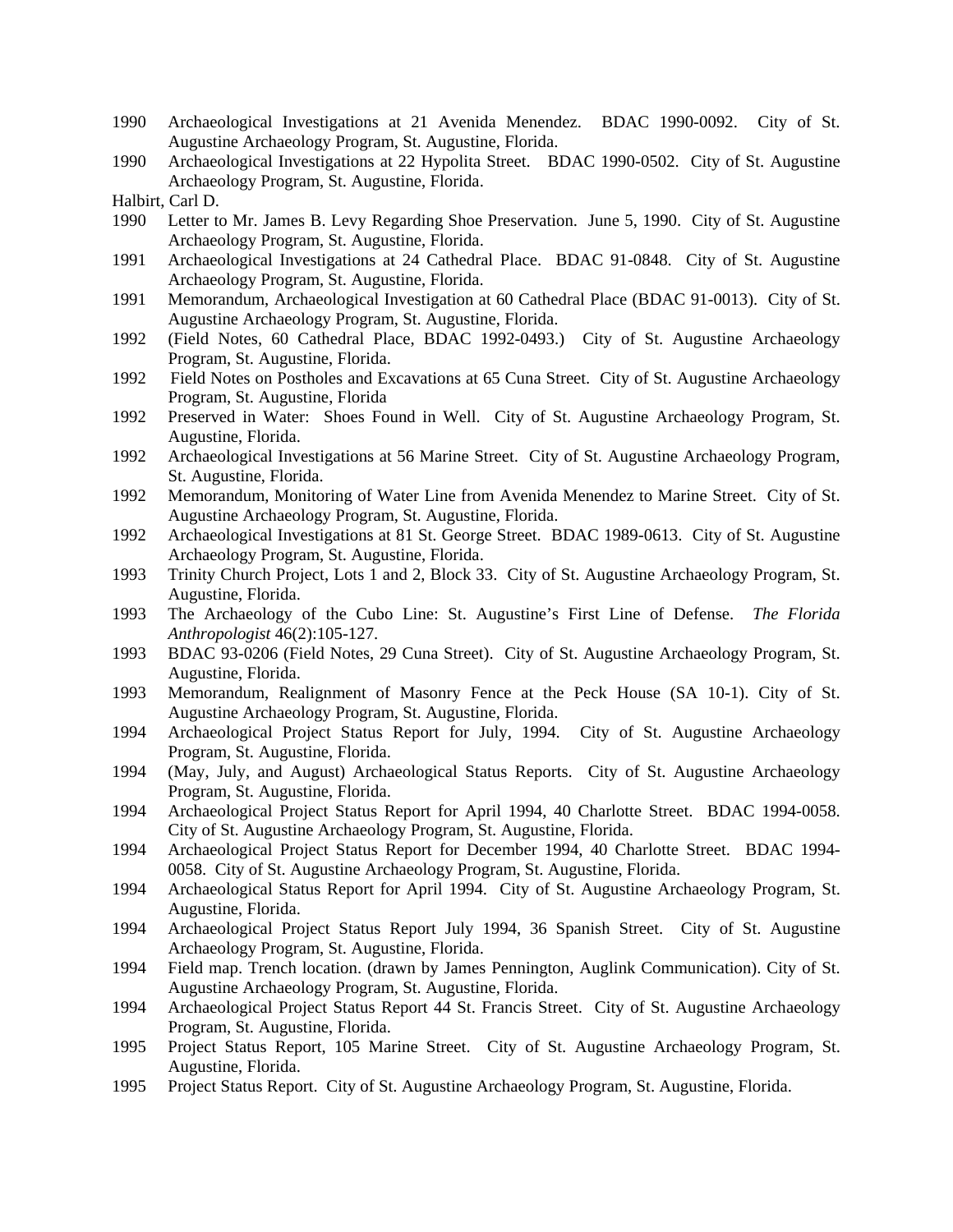- 1995 Archaeological Project Status Report for June 1995. City of St. Augustine Archaeology Program, St. Augustine, Florida.
- 1995 Archaeological Project Status Report Plaza for October 1995. City of St. Augustine Archaeology Program, St. Augustine, Florida.

- 1996 Archaeological Monthly Progress Statement for February and March 1996. City of St. Augustine Archaeology Program, St. Augustine, Florida.
- 1996 The Archaeology of Historic St. George Street. City of St. Augustine Archaeology Program, St. Augustine, Florida.
- 1996 Archaeological Investigations at 242 St. George Street, SA 36-7, in Response to the Construction of a Drainage System and Associated Retention Pond. City of St. Augustine Archaeology Program, St. Augustine, Florida.
- 1997 Field Maps. City of St. Augustine Archaeology Program. St. Augustine, Florida.
- 1997 Monthly Archaeological Report, October 1997 (BDAC 97-0748). City of St. Augustine Archaeology Program, St. Augustine, Florida.
- 1997 (Field maps and notes) 315 St. George Street Site Plan. City of St. Augustine Archaeology Program, St. Augustine, Florida.
- 1998 (Field map) City of St. Augustine Archaeology Program. St. Augustine, Florida.
- 1998 The Other Monica. *St. Augustine Archaeological Association Newsletter*, Volume 13, Number 3. City of St. Augustine Archaeology Program, St. Augustine, Florida.
- 1998 Field map. Block 6, Lot 1, 5 St. George Street. City of St. Augustine Archaeology Project, St. Augustine, Florida.
- 1998 22 Marine Street (Art Association), BDAC-1998-0386. City of St. Augustine Archaeology Program, St. Augustine, Florida.
- 1999 BDAC 99-0777, 170 Avenida Menendez. Field map. City of St. Augustine Archaeology Program, St. Augustine, Florida.
- 1999 Archaeology of the Santo Domingo Redoubt. *St. Augustine Archaeological Society Newsletter* Volume 14(4).
- 1999 (Field maps) Site Plan, 297 St. George Street. City of St. Augustine Archaeology Program, St. Augustine, Florida.
- 2000 39 ½ Cordova Street, New Residence and Storage (Field notes). City of St. Augustine Archaeology

Program, St. Augustine, Florida.

- 2000 Field Notes for Block 36, Lot 14. City of St. Augustine Archaeology Program, St. Augustine, Florida.
- 2000 252 St George Street, BDAC 00-0727. City of St. Augustine Archaeology Program, St. Augustine.
- 2000 Field Maps. City of St. Augustine Archaeology Program, St. Augustine, Florida.
- 2001 BDAC 01-0714, 170 Marine Street. Map. City of St. Augustine Archaeology Program, St. Augustine, Florida.
- 2001 Field map. Spear Coach House Foundation Plan. City of St. Augustine Archaeology Program, St. Augustine, Florida.
- 2001 Progress Statement April 2001 142 St. George Street BDAC: 01-0283. City of St. Augustine Archaeology Program, St. Augustine, Florida.
- 2002 (Field map) 318 Charlotte Street. City of St. Augustine Archaeology Program. St. Augustine, Florida.
- 2002 12 Avenida Menendez, Acapulco Restaurant (field notes). City of St. Augustine Archaeology Program, St. Augustine, Florida.
- 2002 28 Marine Street. (Field notes). City of St. Augustine Archaeology Program, St. Augustine, Florida.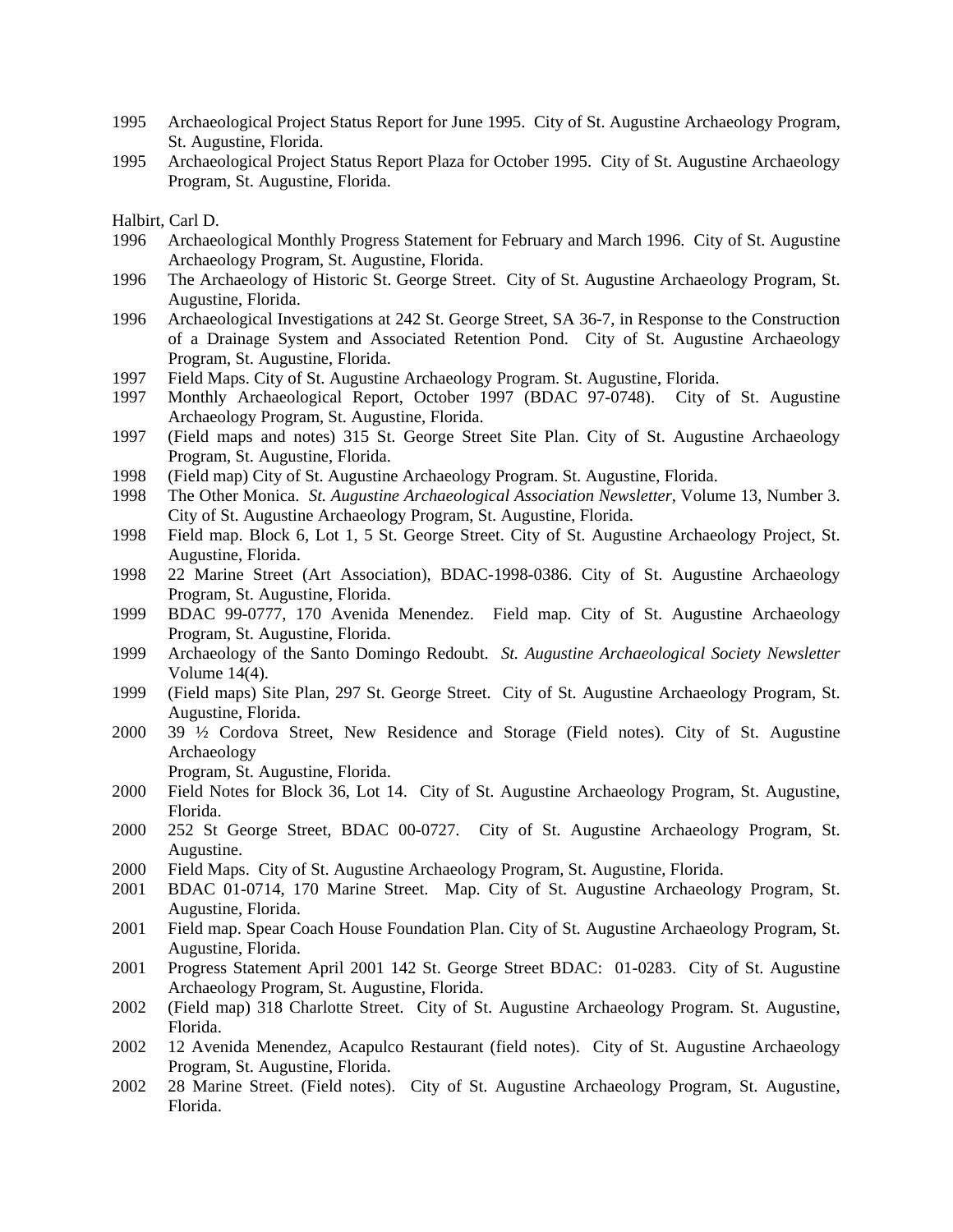- 2002 The Smith Siblings, "In Death They Are Not Divided." *St. Augustine Archaeological Association Newsletter*, Volume 17, Number 4.
- 2002 "The Apocalypse of 1702: Archaeological Evidence of Moore's Seige." *El Escribano*. St. Augustine Historical Society, St. Augustine, Florida.
- 2002 Trinity Square (Block 33, Lots 3 and 4). City of St. Augustine Archaeology Program, St.
- 2003 Field Notes, Block 36, Lot 13. City of St. Augustine Archaeology Program, St. Augustine, Florida.

- 2003 Summary Notes for 3 Palm Row (BDAC 2003-0092). City of St. Augustine Archaeology Program, St. Augustine, Florida. Augustine, Florida.
- 2003 34 Spanish Street. Map. City of St. Augustine Archaeology Program, St. Augustine, Florida.
- 2003 Memorandum, Archaeological Documentation of Coquina Stone Wall Foundation at Corner of Avenida Menendez and Cuna Street for the National Park Service (NPS). City of St. Augustine Archaeology Program, St. Augustine, Florida.
- 2003 Field Notes. Cubo Line Trash Deposit. City of St. Augustine Archaeology Program, St. Augustine, Florida.
- 2003 (Field Notes) 30 Charlotte Street. City of St. Augustine Archaeology Program, St. Augustine, Florida.
- 2003 Synopsis of Archaeological Excavations at the Monson Motor Lodge, St. Augustine, Florida, and a Description of Three Trash Deposits. Planning and Building Department, City of St. Augustine, Florida, St. Augustine, Florida.
- 2004 Field Log, Notes on Trinity. City of St. Augustine Archaeology Program, St. Augustine, Florida.
- 2004 146 Avenida Menedez (Westcott House) (BDAC 2004-0011). City of St. Augustine Archaeology Program, St. Augustine, Florida.
- 2004 La Ciudad de San Agustin: A European Fighting Presido in Eighteenth-Century La Florida*. Historical Archaeology* Volume 38(3).
- 2004 Lessons from the Monson Motor Lodge. *St. Augustine Archaeological Association Newsletter*  Volume 19 (3):1-6, St. Augustine, Florida.
- 2004 A Brief Synopsis of the Artillery Lane Project. City of St. Augustine Archaeology Program, St. Augustine, Florida.
- 2004 Archaeological Investigations Along the Seaward Side of St. Augustine's Historic 19<sup>th</sup> Century Sea Wall. City of St. Augustine Archaeology Program, St. Augustine, Florida.
- 2004 Westcott House (2004-0011), 146 Avenida Menendez Block 22 Lot 3 (Field notes). City of St. Augustine Archaeology Program, St. Augustine, Florida.
- 2004 Priority List for 60 Charlotte Street. City of St. Augustine Archaeology Program, St. Augustine, Florida.
- 2005 Casa del Hidalgo, 35 Hypolita Street. BDAC 2005-3003. City of St. Augustine Archaeology Program, St. Augustine, Florida.
- 2005 Notes on Mary Peck House Sites. City of St. Augustine Archaeology Program, St. Augustine, Florida.
- 2005 Block 12, Lots 12 and 13, 33 Spanish Street (Field maps). City of St. Augustine Archaeology Program, St. Augustine, Florida.
- 2005 (Field notes). City of St. Augustine Archaeology Program, St. Augustine, Florida.
- 2005 Block 27, Lot 23, 60 Marine Street BDAC 05-0503 (Field map). City of St. Augustine Archaeology Program, St. Augustine, Florida.
- 2005 Memorandum to the Department of Military Affairs. City of St. Augustine Archaeological Program, St. Augustine, Florida.
- 2005 Charlotte Street Roadbed Between Blocks 4 and 9 (Field maps). City of St. Augustine Archaeology Program, St. Augustine, Florida.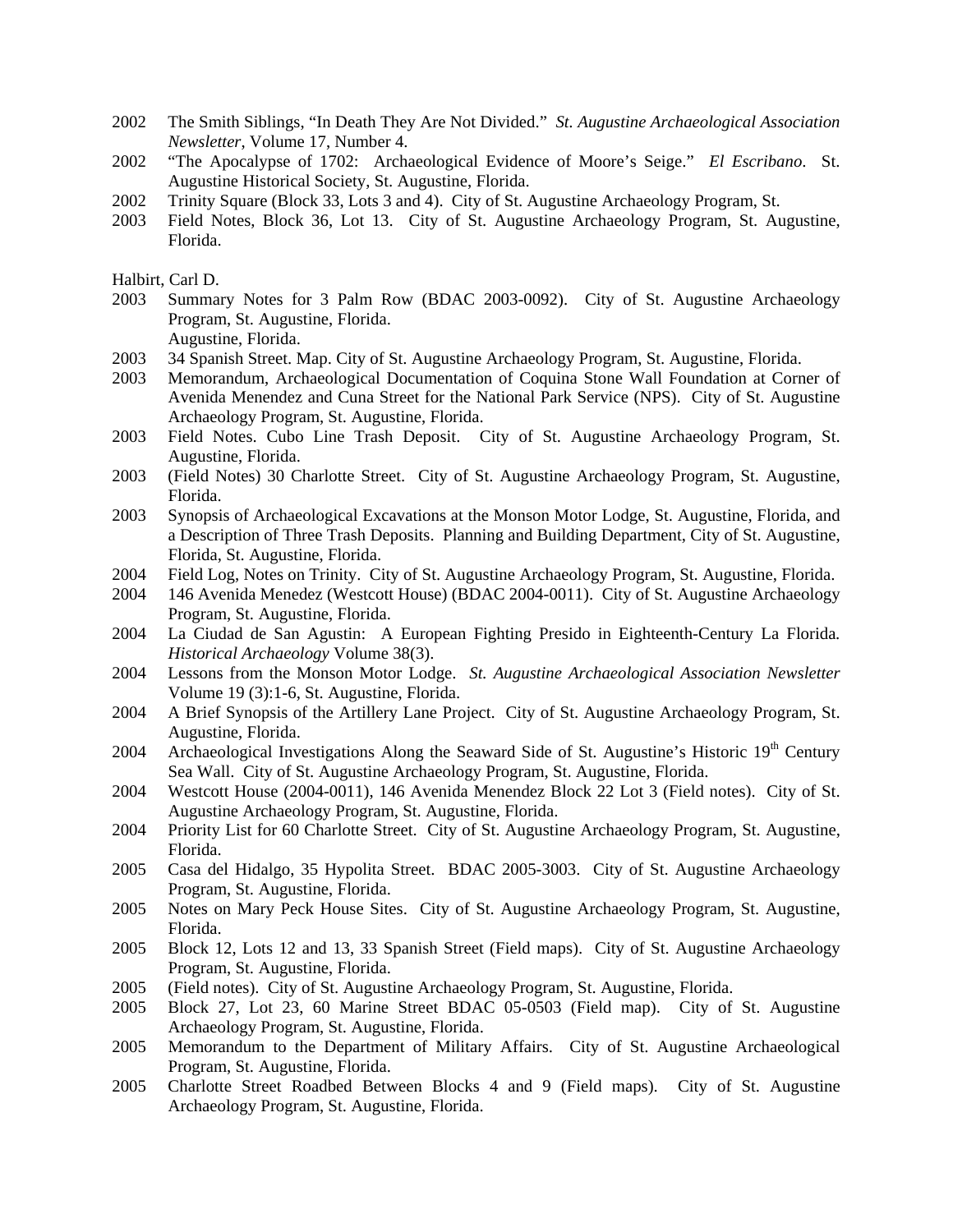- 2005 Archaeological Investigations at 287 St. George Street, Block 39A, Lot 5 (West Half), St. Augustine, Florida, BDAC 1999-0310. City of St. Augustine Archaeology Program, St. Augustine, Florida.
- 2006 52 Marine Street. City of St. Augustine Archaeology Program, St. Augustine, Florida.
- 2006 164 Avenida Menendez (Field notes). City of St. Augustine Archaeology Program, St. Augustine, Florida.
- 2006 43 Cordova Street (Field notes). City of St. Augustine Archaeology Program, St. Augustine, Florida
- Halbirt, Carl D.
- 2007 63 Marine Street (BDAC No. 07-0131), Summary Statement. City of St. Augustine Archaeology Program, St. Augustine, Florida.
- 2007 46 Marine Street (May 9, 2007). City of St. Augustine Archaeology Program, St. Augustine, Florida.
- 2007 Meeting with Mark Knight, Sam Lammi, and Carl Halbirt . City of St. Augustine Archaeology Program, St. Augustine, Florida.
- 2008 1 King Street. City of St. Augustine Archaeology Program, St. Augustine, Florida.
- 2008 63 Marine Street (Field notes). City of St. Augustine Archaeology Program, St. Augustine, Florida.
- 2008 Synopsis of Archaeological Excavations at 63 Cordova Street BDAC 07-1094 and 07-1116. City of St. Augustine Archaeology Program, St. Augustine, Florida.
- 2009 22 Avenida Menendez. BDAC 2009-0196. City of St. Augustine Archaeology Program, St. Augustine, Florida.
- 2009 39½ Cordova Street (BDAC 2009-0079). City of St. Augustine Archaeology Program, St. Augustine, Florida.
- 2009 Three St. George Street (BDAC 08-0749); Site Summary. City of St. Augustine Archaeology Program, St. Augustine, Florida.
- 2009 16 S. Castillo Drive (Field notes). City of St. Augustine Archaeology Program, St. Augustine, Florida.
- 2009 Field notes. 58 Cuna Street. City of St. Augustine Archaeology Program, St. Augustine, Florida.
- 2009 19 South Castillo Drive (Field notes). City of St. Augustine Archaeology Program, St. Augustine, Florida.
- 2009 Bubble Room (Faraway Places) January  $20<sup>th</sup>$ , 2009. Field notes. City of St. Augustine Archaeology Program, St. Augustine, Florida.
- 2009 Block 38, Lot 4. 264 St. George Street (09-0799). City of St. Augustine Archaeology Program, St. Augustine, Florida.
- 2009 Archaeological Monitoring of an Electrical Conduit Line, West Garden of Government House, St. Augustine, Florida. City of St. Augustine Archaeology Program, St. Augustine, Florida.
- 2009 El Rosario: Project Summary. City of St. Augustine Archaeology Program, St. Augustine, Florida.
- 2010 Preliminary Results of Aviles Street Archaeological Project, (BDAC 2010-3000). City of St. Augustine Archaeology Program, St. Augustine, Florida.
- 2010 12 South Castillo (Field notes). St. Augustine Pirate and Treasure Museum. City of St. Augustine Archaeology Program, St. Augustine, Florida.
- 2010 FPL Easement, 12 South Castillo (Field notes). St. Augustine Pirate and Treasure Museum. City of St. Augustine Archaeology Program, St. Augustine, Florida.
- 2010 Multiple Lots, 12 South Castillo Drive (Field notes and map). City of St. Augustine Archaeology Program, St. Augustine, Florida.
- 2010 Block 7, Lots Multiple BDAC10-3002, 20 South Castillo Drive (Multiple maps and field notes). City of St. Augustine Archaeology Program, St. Augustine, Florida.
- 2010 Preliminary Results of Aviles Street Archaeological Project (BDAC 2010-3000). City of St. Augustine Archaeology Program, St. Augustine, Florida.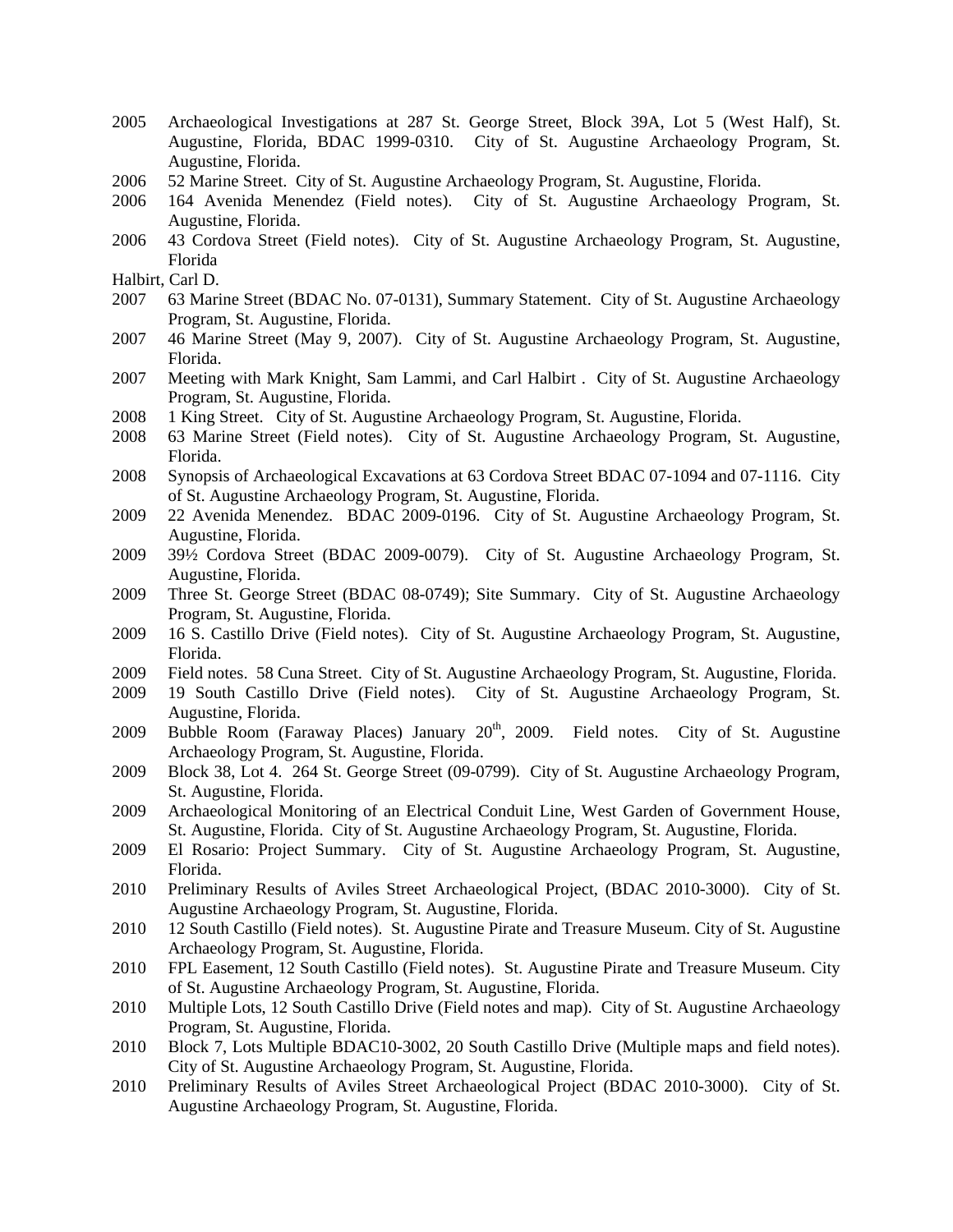- 2010 Field Notes. Aviles Street. City of St. Augustine Archaeology Program, St. Augustine, Florida.
- 2010 Letter to Ryan Wheeler, PhD. Re: Archaeological Investigations at 3 Aviles Street, (State Permit Number 0910.078). May 17.
- 2010 Plaza Field Map. City of St. Augustine Archaeology Program, St. Augustine, Florida.
- 2011 Plaza Foot Soldier Monument (Field Notes). City of St. Augustine Archaeology Program, St. Augustine, Florida.
- 2011 Field notes, 38 Cathedral Place. City of St. Augustine Archaeology Program, St. Augustine, Florida.
- 2011 Mary Peck Property (Field notes). City of St. Augustine Archaeology Program, St. Augustine, Florida.

- 2011 2 St. George Street. BDAC 1997-0945. City of St. Augustine Archaeology Program, St. Augustine, Florida.
- 2011 (Field Notes) 294 St. George Street. City of St. Augustine Archaeology Program, St. Augustine, Florida.
- 2011 Summary of Grease Trap at 1 St. George Street (BDAC 2011-00199). City of St. Augustine Archaeology Program, St. Augustine, Florida.
- 2012 241 St. George Street: Synopsis of Archaeological Investigations (BDAC 2012-0246). City of St. Augustine Archaeology Program, St. Augustine, Florida.
- 2012 Field Notes. City of St. Augustine Archaeology Program, St. Augustine, Florida.
- 2012 Memorandum RE: Cubo Line Excavations. December 13, 2012. City of St. Augustine Archaeology Program, St. Augustine, Florida.
- 2012 Field Notes for 74 and 76 Spanish Street. City of St. Augustine Archaeology Program, St. Augustine, Florida.
- 2012 Synopsis of Archaeological Excavations at 63 Cordova Street BDAC 07-1094, 07-1116 and 11- 0137. City of St. Augustine Archaeology Program, St. Augustine, Florida.
- 2012 Summary of Archaeological Investigations at 22 Hypolita Street. BDAC 2012-0370. City of St. Augustine Archaeology Program, St. Augustine, Florida.
- 2012 17 Cordova Street (12-1358 BDAC) (Field notes). City of St. Augustine Archaeology Program, St. Augustine, Florida.
- 2012 45 Cordova Street (Field notes). City of St. Augustine Archaeology Program, St. Augustine, Florida.
- 2012 Field Notes. "Monitoring Anderson Circle Directional Bore." City of St. Augustine Archaeology Program, St. Augustine, Florida.
- 2013 Site Summary 47 Cordova. City of St. Augustine Archaeology Program, St. Augustine, Florida.
- 2013 62 Spanish Street (Field notes). City of St. Augustine Archaeology Program, St. Augustine, Florida.
- 2013 74/76 Spanish Street, Site Summary. City of St. Augustine Archaeology Program, St. Augustine, Florida.
- 2013 (Treasury Street Field Notes). City of St. Augustine Archaeology Program, St. Augustine, Florida.
- 2013 Field Notes. Monitoring Anderson Circle Directional Bore. City of St. Augustine Archaeology Program, Augustine, Florida.
- 2013 Field Notes. September 15, 2013. City of St. Augustine Archaeology Program, St. Augustine, Florida
- 2014 Field Map. City of St. Augustine Archaeology Program, St. Augustine, Florida.
- 2014 107 St. George Street (maps and profiles, Block 9 Lot 3). City of St. Augustine Archaeology Program, St. Augustine, Florida.
- 2014 Summary of Archaeological Investigations at 22 Hypolita Street. BDAC 2012-0370. City of St. Augustine Archaeology Program, St. Augustine, Florida.
- 2014 Log for 61 Spanish Street. City of St. Augustine Archaeology Program, St. Augustine, Florida.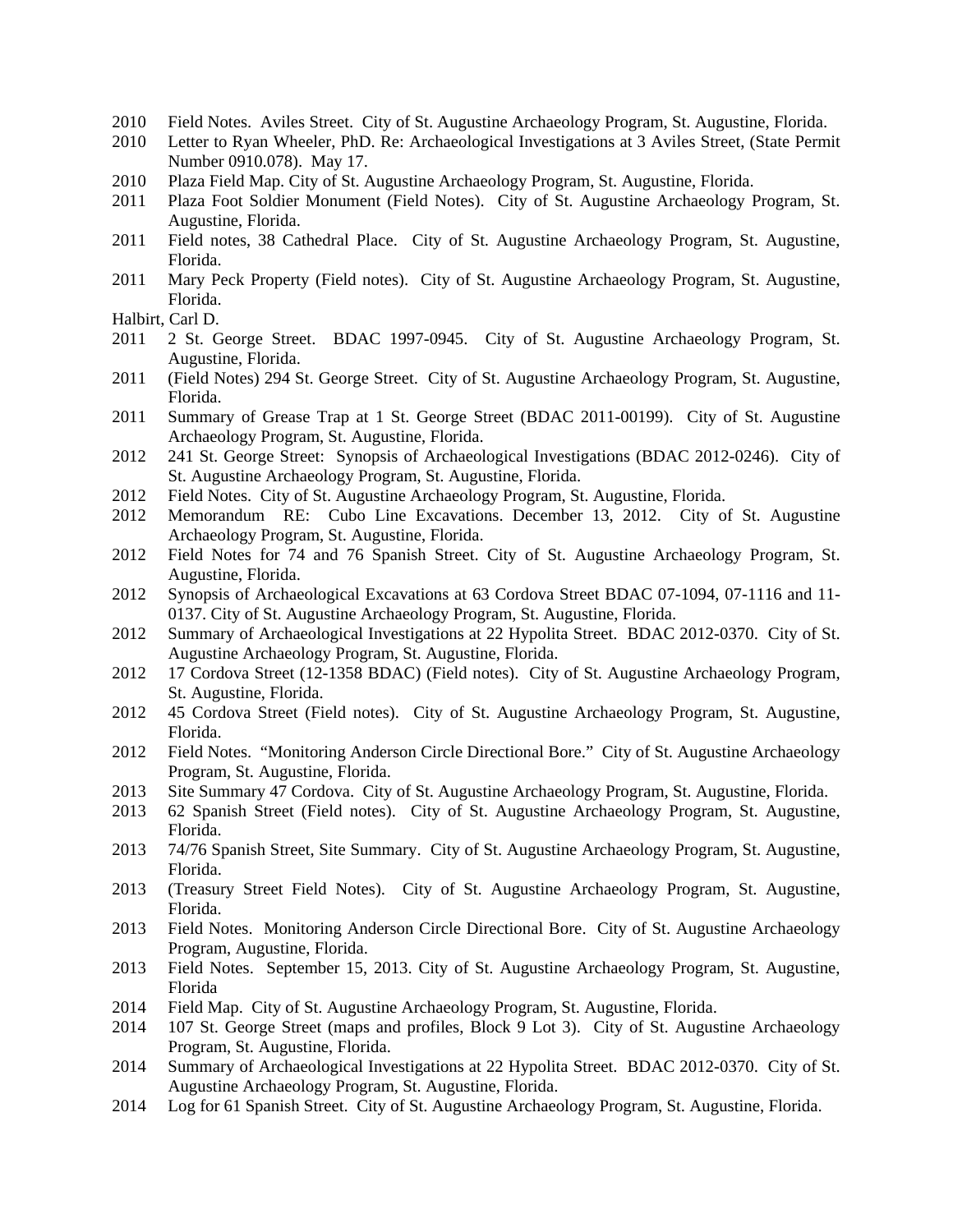- 2014 110 St. George St. BDAC 2014-1103. Field notes. City of St. Augustine Archaeology Program, St. Augustine, Florida.
- 2014 Field Notes. CATV Line. City of St. Augustine Archaeology Program, St. Augustine, Florida.
- 2014 Art Association (Field map). City of St. Augustine Archeology Program, St. Augustine, Florida.
- 2014 Past and Recent Investigation at the St. Augustine Art Association Property and Its Relevance to St. Augustine's  $16<sup>th</sup>$ -Century Occupation. Power point presentation. City of St. Augustine Archaeology Program, St. Augustine, Florida.
- 2015 Plaza Field Map. City of St. Augustine Archaeology Program, St. Augustine, Florida.
- 2015 Excavations at Ximenez-Fatio Property Map. City of St. Augustine Archaeology Program. St. Augustine, Florida.

- n.d. Field Map. Tolomoto Parking Lot. City of St. Augustine Archaeology Program, St. Augustine, Florida.
- n.d. 63 Cordova Street (BDAC 2007-1094). City of St. Augustine Archaeology Program, St. Augustine, Florida.
- n.d. Puente Site (Map). City of St. Augustine Archaeology Program, St. Augustine, Florida.

Halbirt, Carl and Melissa H. Dezendorf

- 2009 Archaeological Investigations at 28 Cuna Street. City of St. Augustine Archaeology Program, St. Augustine, Florida.
- 2010 Archaeological Investigations at 17 Cuna Street (8SJ526). Archaeological Division Planning and Building Development City of St. Augustine, Florida, St. Augustine, Florida.
- Halbirt, Carl D. and Mischa Johns
- 2013 11 Spanish Street, Monitor (2-12-13). City of St. Augustine Archaeology Program, St. Augustine, Florida.
- 2014 Plaza North East WWII Veteran's Monument, BDAC 14-3005. City of St. Augustine Archaeology Program, St. Augustine, Florida.
- Halbirt, Carl D. and Cecile-Marie Sastre
- 2005 Historic St. Augustine Seawall, National Historic Preservation Act, Section 106 Report. City of St. Augustine Archaeology Program, St. Augustine, Florida.
- 2005 Historic St. Augustine Seawall. Archaeological Investigations along the Seaward Side of St. Augustine's Historic 19<sup>th</sup> Century Seawall. City of St. Augustine Archaeology Program, St. Augustine, Florida.

Handley, Brent

2012 Archaeological Monitoring at the St. Francis Barracks, St. Johns County, Florida. Environmental Services, Inc., Jacksonville, Florida.

Hendrix, Greg

- 2009 Technical Memorandum, Monitoring for Archaeological Features during Mast Arm Construction and Drainage Replacement near the Bridge of Lions in St. Augustine, Ft. Johns County, Florida. SEARCH, Jonesville, Florida.
- 2010 Technical Memorandum Archaeological Monitoring of Subsurface Excavation and Evaluation of an Unanticipated Discovery near the Bridge of Lions in St. Augustine, St. Johns County, Florida. SEARCH, Jonesville, Florida.
- 2011 Technical Memorandum Archaeological Monitoring During Electrical Wiring Installation and Tree Planting Near the Bridge of Lions in St. Augustine, St. Johns County, Florida. SEARCH, Jonesville, Florida.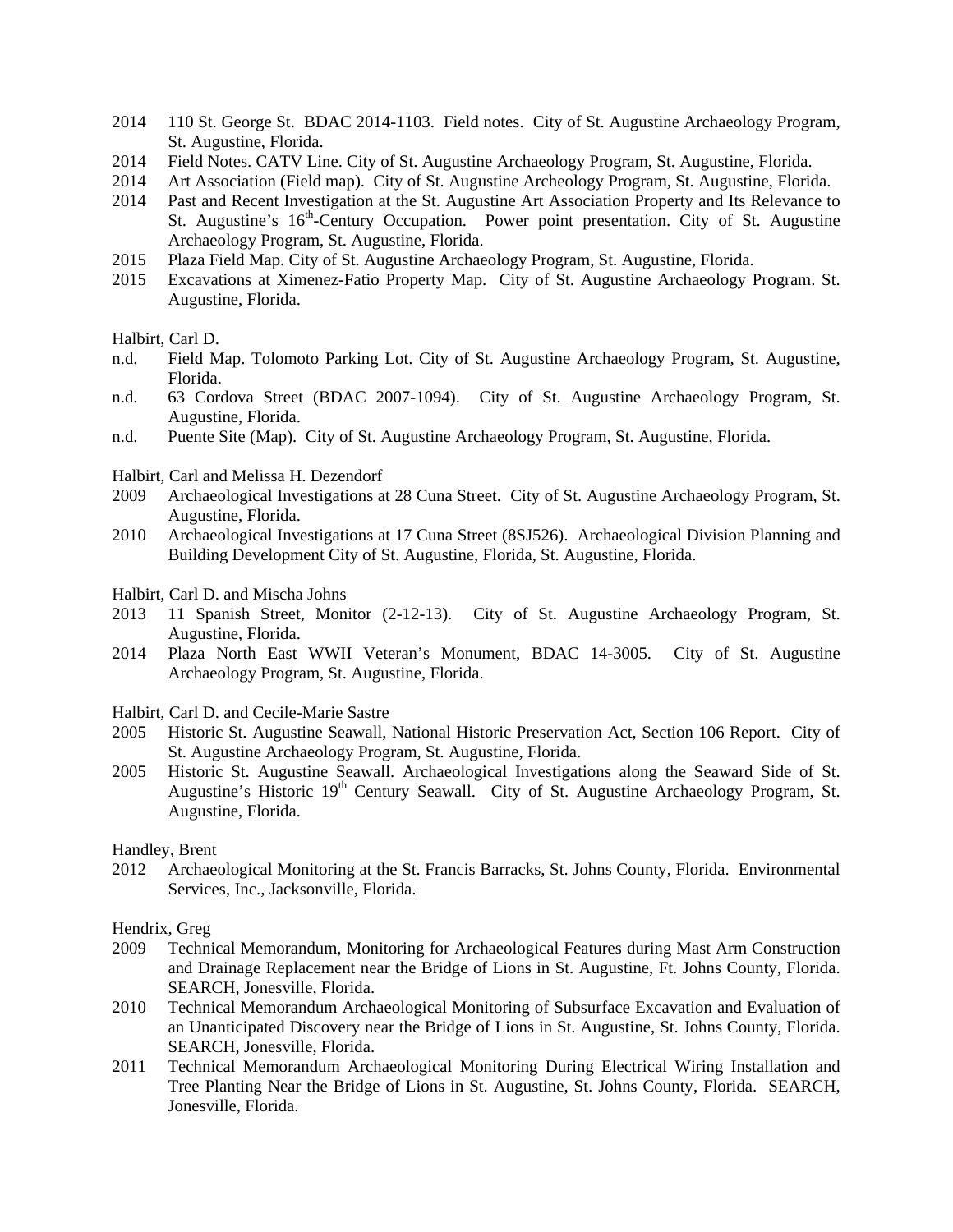Herron, Mary K.

1979 A Sub-surface Survey of the City of St. Augustine: Precincts Lying Outside the Limits of the Colonial Walled Town. Ms. (project report). Historic St. Augustine Preservation Board, St. Augustine, Florida.

Hines, David Z.C.

2007 Charlotte-San Salvador Historic Burial, St. Augustine, Fl, August 2007. C.A. Pound Human Identification Laboratory, University of Florida, Gainesville, Florida.

Hoffman, Kathleen

- 1986 Cooperative Archaeology: The St. Augustine Example. Adventures in the Dirt. On the Importance of Volunteers. *The Florida Anthropologist*, Volume 39 (4):287-288.
- 1990 Excavations at the Convento de San Fransisco, St. Augustine (Site SA-42A: The National Guard Armory). Florida Museum of Natural History, University of Florida, Gainesville, Florida.
- 1993 Archaeology of the Convento of San Francisco. In *Spanish Missions of La Florida*, edited by Bonnie G. McEwan, pp. 62-86. Gainesville: University Press of Florida.
- 1994 The Development of a Cultural Identity in Colonial America: The Spanish-American Experience in La Florida. Ph.D. dissertation, University of Florida, Gainesville

Johns, Mischa

- 2001 105 St. George St (01-0557(1), Field notes and maps). 8SJ2522. City of St. Augustine Archaeology Program, St. Augustine, Florida.
- 2013 62 Spanish Street SA-3 Summary (Field notes). City of St. Augustine Archaeology Program, St. Augustine, Florida.
- 2013 Field Notes. Charlotte Street/Castillo Drive Gas Line. City of St. Augustine Archaeology Program, St. Augustine, Florida.
- 2013 Field Summary. Charlotte Street Gas Line. City of St. Augustine Archaeology Program, St. Augustine, Florida.
- 2014 14 Hypolita St. CATV (field notes). City of St. Augustine Archaeology Program, St. Augustine, Florida.
- 2014 Field Notes. Hypolita Street Water Mains. City of St. Augustine Archaeology Program, St. Augustine, Florida.
- 2014 Field Notes. 14-0003, Spanish Street North of Hypolita. City of St. Augustine Archaeology Program, St. Augustine, Florida.

Jones, Loren N.

1964 Locations of Exposed Building Footings on Lots 4, 5, & 6 of A. B. Day Subd., & Lot 1, BL. 9 of City, St. Augustine, Fla. October, 1964 (map only). Historic St. Augustine Preservation Board, St. Augustine, Florida.

King, Julia

- 1980 Excavations at the Ximenez-Fatio House, St. Augustine, Florida. The National Society of the Colonial Dames of America in the State of Florida, St. Augustine, Florida.
- 1981 An Archaeological Investigation of 17th Century St. Augustine. Masters Thesis, Florida State University, Tallahassee, Florida.
- 1984 Ceramic Variability in 17th Century St. Augustine, Florida. *Historical Archaeology* 18(2):75-82.

King, Julia, and Frederick Gaske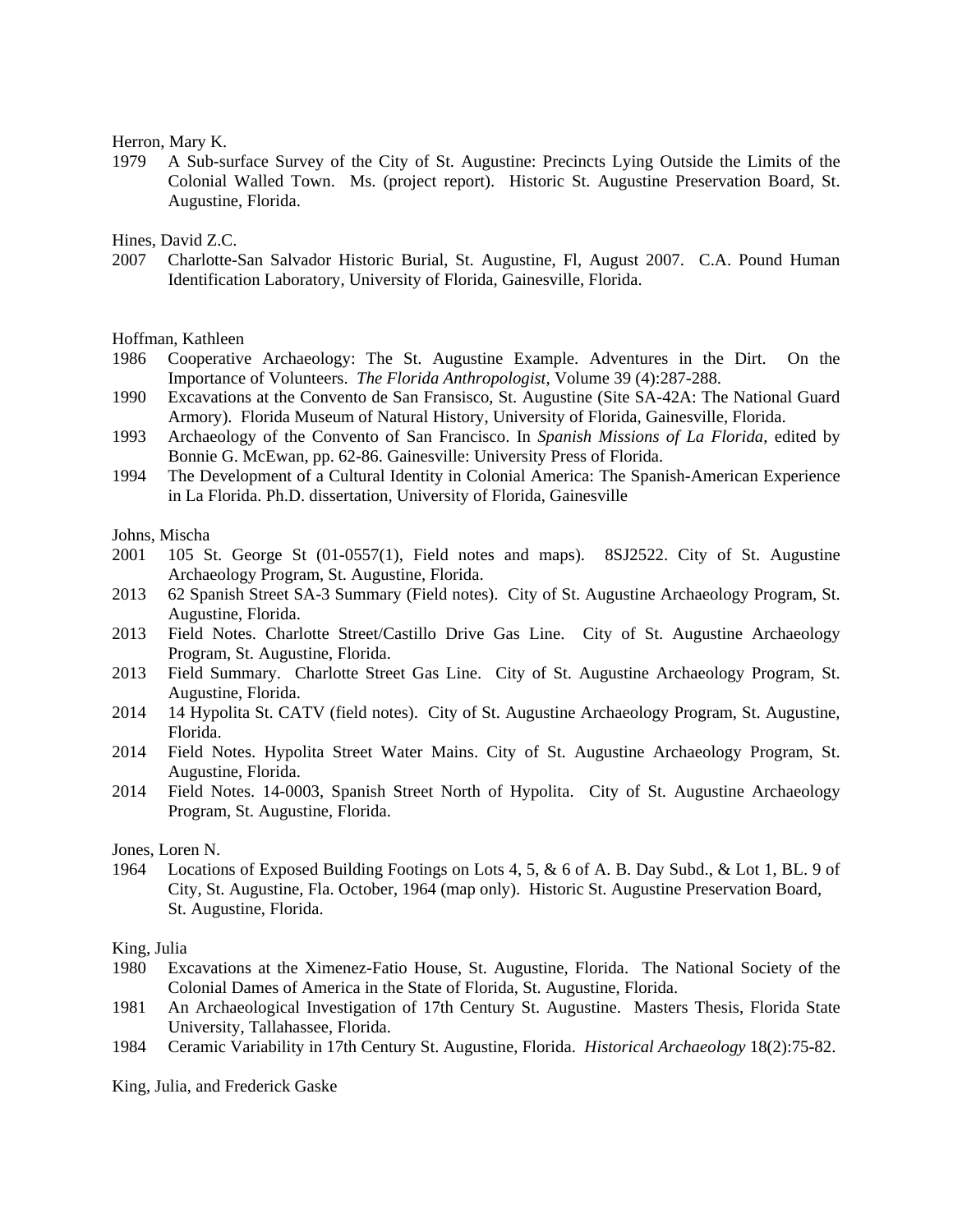1980 Preliminary Report on Summer, 1980 Excavations at the Ximenez-Fatio House, St. Augustine, Florida. The National Society of the Colonial Dames of America in the State of Florida, St. Augustine, Florida.

King, Julia, and Martha Zierden

1980 Analysis and Synthesis of Materials from Excavations at the Ximenez-Fatio House. The National Society of the Colonial Dames of America in the State of Florida, St. Augustine, Florida.

#### Knight, Mark

2001 Investigative Report 140 St. George Street. City of St. Augustine, St. Augustine, Florida.

#### Koch, Joan

1983 Mortuary Behavior Patterning and Physical Anthropology in Colonial St. Augustine, In *Spanish St. Augustine*, by Kathleen Deagan, Academic Press, New York.

#### Ledford, Thomas G.

1975 Preliminary Report of Excavations at the Joaneda House B15L7. Historic St. Augustine Preservation Board, St. Augustine, Florida.

#### Locascio, William A.

n.d. Space and Social Interaction in a 2<sup>nd</sup> Spanish Period Minorcan Household in St. Augustine, Florida. Flagler College, St. Augustine, Florida.

#### McEwan, Bonnie

- 1984 Faunal Remains from the Ximenez-Fatio House, SA34-2. The National Society of the Colonial Dames of America in the State of Florida, St. Augustine, Florida.
- 1985 Excavations at the Ximemez-Fatio House, St. Augustine, Florida. The National Society of the Colonial Dames of America in the State of Florida, St. Augustine, Florida.

#### McKinney, Bob

- 2001 Excavations in a Backhoe Trench at 2 St. George Street. (Site Summary). City of St. Augustine Archaeology Program, St. Augustine, Florida.
- 2001 Excavations of a Trash Pit at 2 St. George Street. (Site Summary). City of St. Augustine Archaeology Program, St. Augustine, Florida.
- 2002 Excavation at 17 King Street. City of St. Augustine Archaeology Program, St. Augustine, Florida.
- 2002 Notes from Excavation at Ximenez-Fatio Site. City of St. Augustine Archaeology Program, St. Augustine, Florida.

#### McMahon, Darcie

1981 Field Notes. Historic St. Augustine Preservation Board, St. Augustine, Florida.

#### McMurrary, Carl

- 1975 The Archaeology of a Mestizo Household, SA-16-23. Unpublished M.A. thesis, Department of Anthropology, University of Florida, Gainesville, Florida.
- 1972 Excavations at the Ximenez-Fatio House, St. Augustine Florida. *Historical Archeology* 6:57-64.
- 1972 Report on Excavations at the Ximenez-Fatio House. The National Society of the Colonial Dames of America in the State of Florida, St. Augustine, Florida.

Napoleon, E. P.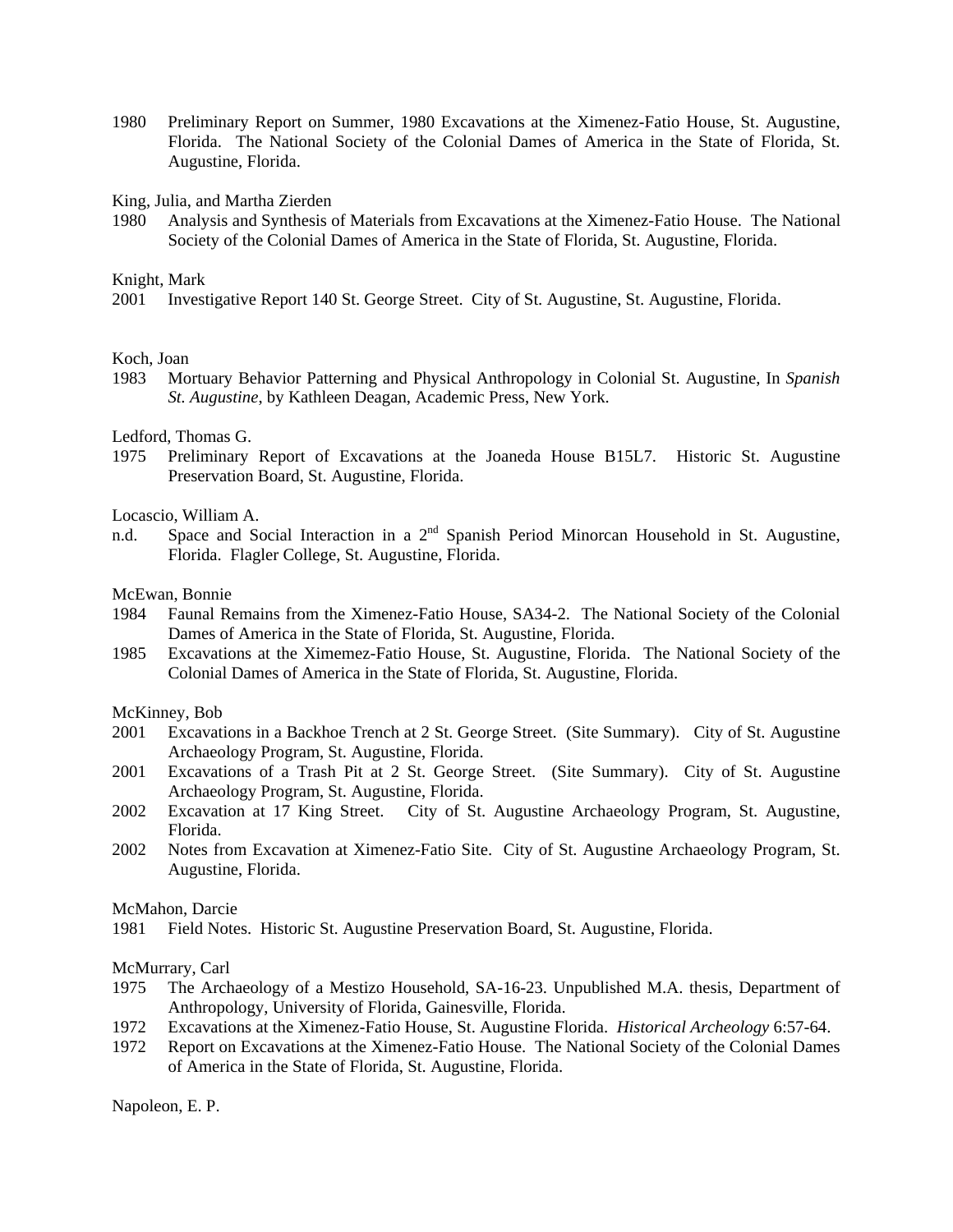1990 Preliminary Field Report of Archaeological Excavations at 230 Charlotte Street (Site SA30-3) in St. Augustine, Florida Field Season 2. Historic St. Augustine Preservation Board, St. Augustine, Florida.

Newman, Christine L.

- 1988 American Legion Sewer Line. City of St. Augustine Archaeological Program and Historic St. Augustine Preservation Board, St. Augustine, Florida.
- 1988 Block 27, Lot 23, 60 Marine Street BDAC 88-0409 (Field notes). City of St. Augustine Archaeology Program, Historic St. Augustine Preservation Board, St. Augustine, Florida.
- 1989 Archaeological Project Report, Tovar House. City of St. Augustine Archaeology Program, Historic St. Augustine Preservation Board, St. Augustine, Florida.
- 1989 City Archaeology Program, Block 12, Lot 12, 13 (14). City Archaeology Program, Historic St. Augustine Preservation Board, St. Augustine, Florida.
- Newman, Christine
- 1989 City Archaeology Program Project Form. 32 Marine Street. City of St. Augustine Archaeology Program, St. Augustine, Florida.

Newman, Christine and Mary Herron

1989 Sisters and St. Joseph Convent. Site Map of Archaeological Test Units. City of St. Augustine Archaeology Program, Historic St. Augustine Preservation Board, St. Augustine, Florida.

Newman, Christine and Bruce Piatek

- 1988 Preliminary Report: Archaeological Investigations on the Rosario Redoubt. Historic St. Augustine Preservation Board, City Archaeology Program, St. Augustine, Florida.
- 1989 Cultural Resources Evaluation of Lots 8 and 9, Block 16. City of St. Augustine Archaeology Program, Historic St. Augustine Preservation Board, St. Augustine, Florida.

Newsom, Lee A.

1989 Analysis of Plant Remains from a Second Spanish Period Well in St. Augustine, Florida. Florida Museum of Natural History, Gainesville, Florida.

Newton, Earle W. and Robert H. Steinbach

1962 Field summary, Archaeological and Architectural Investigations at 52 St. George Street. Historic St. Augustine Preservation Board, St. Augustine, Florida.

Otto, John and Russell Lewis

1975 A Formal and Functional Analysis of San Marcos Pottery from Site SA-16-23, St. Augustine. Florida Department of State, B*ureau of Historic Sites and Properties Bulletin* 4. Tallahassee, Florida.

Palting, Catalina

1990 The Excavation of the Coquina Well at 130 Charlotte Street (Block 30, Lot 3), St. Augustine, Florida. Historic St. Augustine Preservation Board, St. Augustine, Florida.

Parker, Susan R.

1990 Block 30, Lot 3, City of St. Augustine, Historic Background. Historic St. Augustine Preservation Board, St. Augustine, Florida.

#### Piatek, Bruce J.

1987 Hypolita Street Sidewalk. City of St. Augustine Archaeology Program, Historic St. Augustine Preservation Board, St. Augustine, Florida.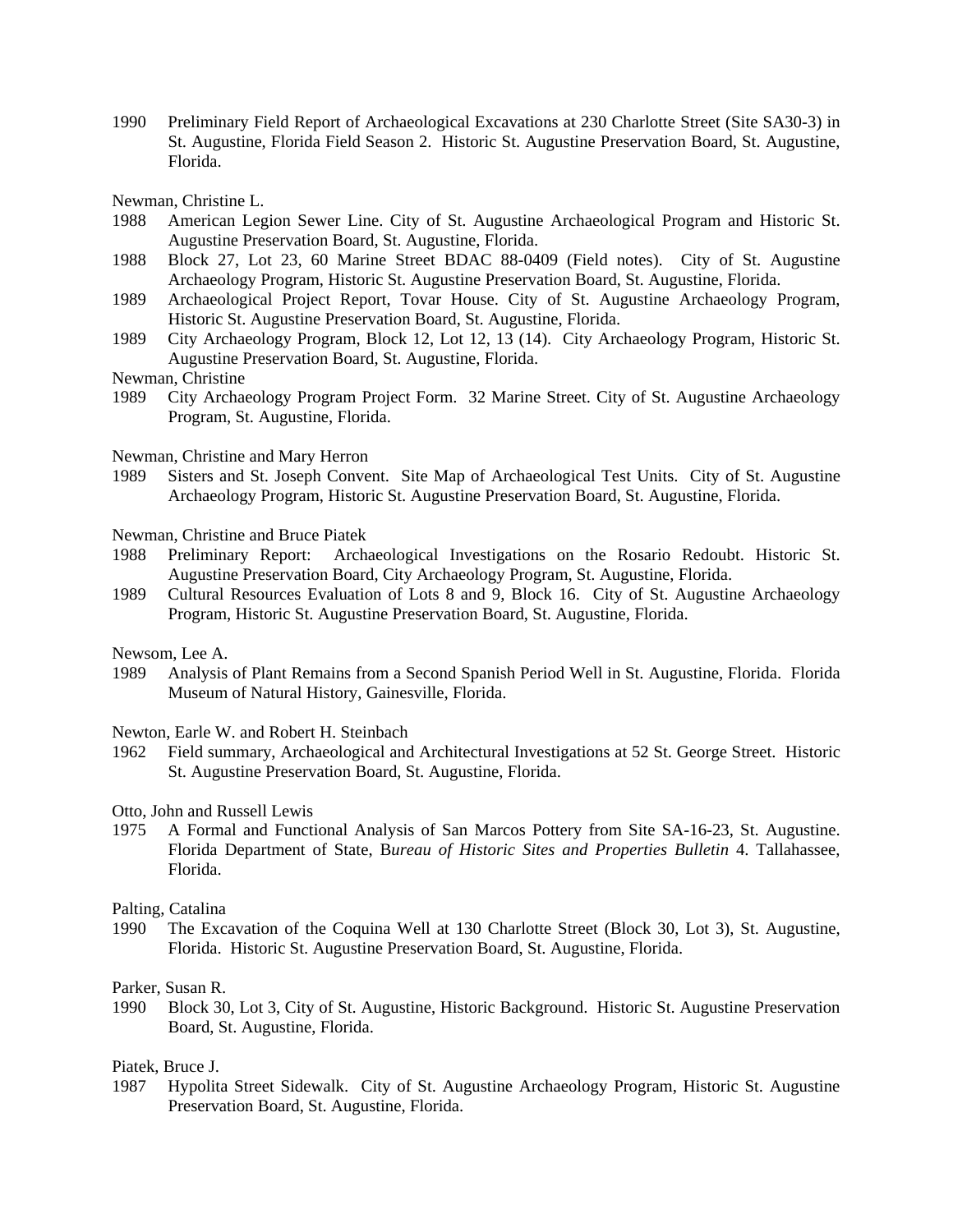- 1989 Government House East Garden: Archaeological Testing Due to Construction of Wheelchair Ramp. Historic St. Augustine Preservation Board, St. Augustine, Florida.
- 1993 Rough Draft: Government House Archaeological Excavation Preliminary Report. Historic St. Augustine Preservation Board, St. Augustine, Florida. http://ufdc.ufl.edu/USACH00009/00001?search=government+=house+=archaeology
- Piatek, Bruce J., and Christine Newman
- n.d. Block 39A, Lot 4 (Cheechi House). Historic St. Augustine Preservation Board, St. Augustine, Florida.
- 1988 Block 39A, Lot 11. Historic St. Augustine Preservation Board, St. Augustine, Florida.
- Piatek, Bruce J., Christine Newman, and Mary K. Herron
- 1990 Archaeological Monitoring for the Florida National Guard at Buildings 7, 39A, and 20, St. Augustine, Florida. Historic St. Augustine Preservation Board, St. Augustine, Florida.

Quitmeyer, Irvy

1989 Faunal Remains from the Second Spanish Period Ribera Site Well, St. Augustine, Florida. Florida Museum of Natural History, Gainesville, Florida.

Randolph, Anthony and JB Pelletier, Christopher Polglase, Justin Bedard

2011 City of St. Augustine Seawall Phase I Archaeology Project. Division of Historical Resources, Tallahassee, Florida.

Reitz, Betsy, and H. Catherine Brown

1983 Three Hundred Years of Faunal Use at SA34-2. The National Society of the Colonial Dames of America in the State of Florida, St. Augustine, Florida.

Reitz, Elizabeth

.

- 1979 Spanish and British Subsistence Strategies at St. Augustine, Florida and Frederica, Georgia between 1565 and 1783. Ph.D. Dissertation, University of Florida, Gainesville, Florida.
- 1980 Fauna from the Eighteenth Century Spanish Francisco Ponce de Leon Site. *Spanish Colonial Frontier Research*, edited by H. Dobyns, pp. 55-65. Center for Archaeological Studies, Albuquerque, New Mexico.

#### Reitz, Elizabeth J., and C. Margaret Scarry

1985 Reconstructing Historic Subsistence with an Example from Sixteenth Century Spanish Florida. *The Society for Historical Archaeology Special Publication Series*, Number 3.

#### Reitz, Robert

1971 Field Notes of Cuna Street Excavation. Historic St. Augustine Preservation Board, St. Augustine, Florida.

#### Rice, Karen

1976 The Site of a Church and Hospital of  $17<sup>th</sup>$  and  $18<sup>th</sup>$  Century St. Augustine: Nuestra Senora de la Soledad. On file, Florida Division of Historical Resources, Tallahassee, Florida.

Roberts, Erika S.

2005 33 Spanish Street. City of St. Augustine Archaeological Program, St. Augustine, Florida.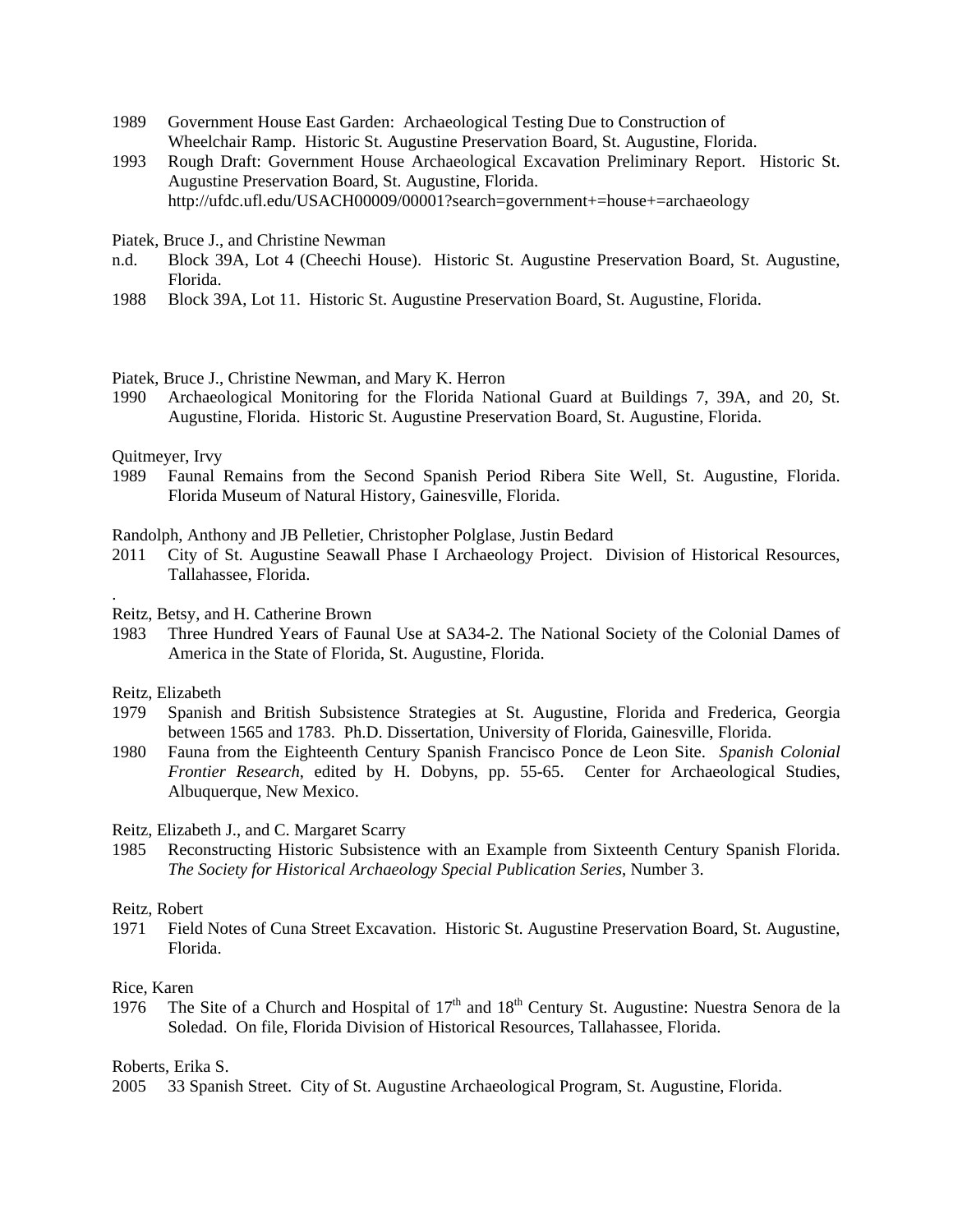#### Rolleston, Mike

1964 "Human Skeletons Found at Restoration Site." *The St. Augustine Record*, October 28<sup>th</sup>, 1964.

Ross, Lillia

2010 "First Parish Church Uncovered: Archaeological Dig in St. Augustine Finds Evidence of Church From 1572." *The St. Augustine Catholic*. October, 2010. Pages 10-11.

Rotenstein, David S.

1989 Archaeological Monitoring of Construction Related Excavations at 41 Hypolita Street, St. Augustine, Florida. Historic Property Associates, St. Augustine, Florida

#### Salo, Edward, Gregory S. Hendrix, and William J. Werner

2013 Cultural Resource Assessment Survey of the Paul S. Sarbanes Transit in Parks Project, St. Augustine, Florida. SEARCH, Jonesville, Florida.

Scarry, C. Margaret

- 1984 Analysis of the Plant Remains from the 1983 Excavations at the Ximenez-Fatio Site, St. Augustine. The National Society of the Colonial Dames of America in the State of Florida, St. Augustine, Florida.
- 1985 The Use of Plant Foods in Sixteenth Century St. Augustine. *The Florida Anthropologist* 38(1- 2):70-80.

Shepherd, Stephen

- 1976 The Geronimo de Hita y Salazar Site: A Study of Criollo Culture in Colonial St. Augustine. Master's Thesis, University of Florida, Gainesville.
- 1983 The Spanish Criollo Majority in Colonial St. Augustine. In *Spanish St. Augustine: The Archaeology of A Colonial Creole Community* edited by K. Deagan, pp. 65-97. Academic Press, New York, New York.

Singleton, Teresa

1977 The Archaeology of a Pre-Eighteenth Century House Site in St. Augustine. MA thesis, University of Florida, Gainesville, Florida.

Smith, Greg C., Marsha A. Chance, and Keith H. Ashley.

1994 Archaeological Monitoring and Testing for the St. Johns County Signal System Project. St. Augustine, Florida. Division of Historical Recourses, Tallahassee, Florida.

Smith, Hale G.

- 1958 Archaeological Excavations at the Oldest House. In The Evolution of the Oldest House. *Florida State University Notes in Anthropology,* Volume 7. Tallahassee, Florida.
- 1960 Final Field Report of Archaeological Excavations of the Arrivas House and Preliminary Survey of Block 12, Lots 22, 23, 24. St. Augustine Historical and Restoration and Preservation Commission, St. Augustine, Florida.
- 1960 Arrivas House, Archaeological Excavations October 20-23. 1960. Florida State University, Tallahassee, Florida
- 1963 Snow Property, Block #5 (Puente P) (Summary). Florida State University, Tallahassee, Florida.

Smith, Hale G., and Robert Steinbach

1963 Rocque 226. Florida State University Notes in Anthropology 9. Tallahassee, Florida.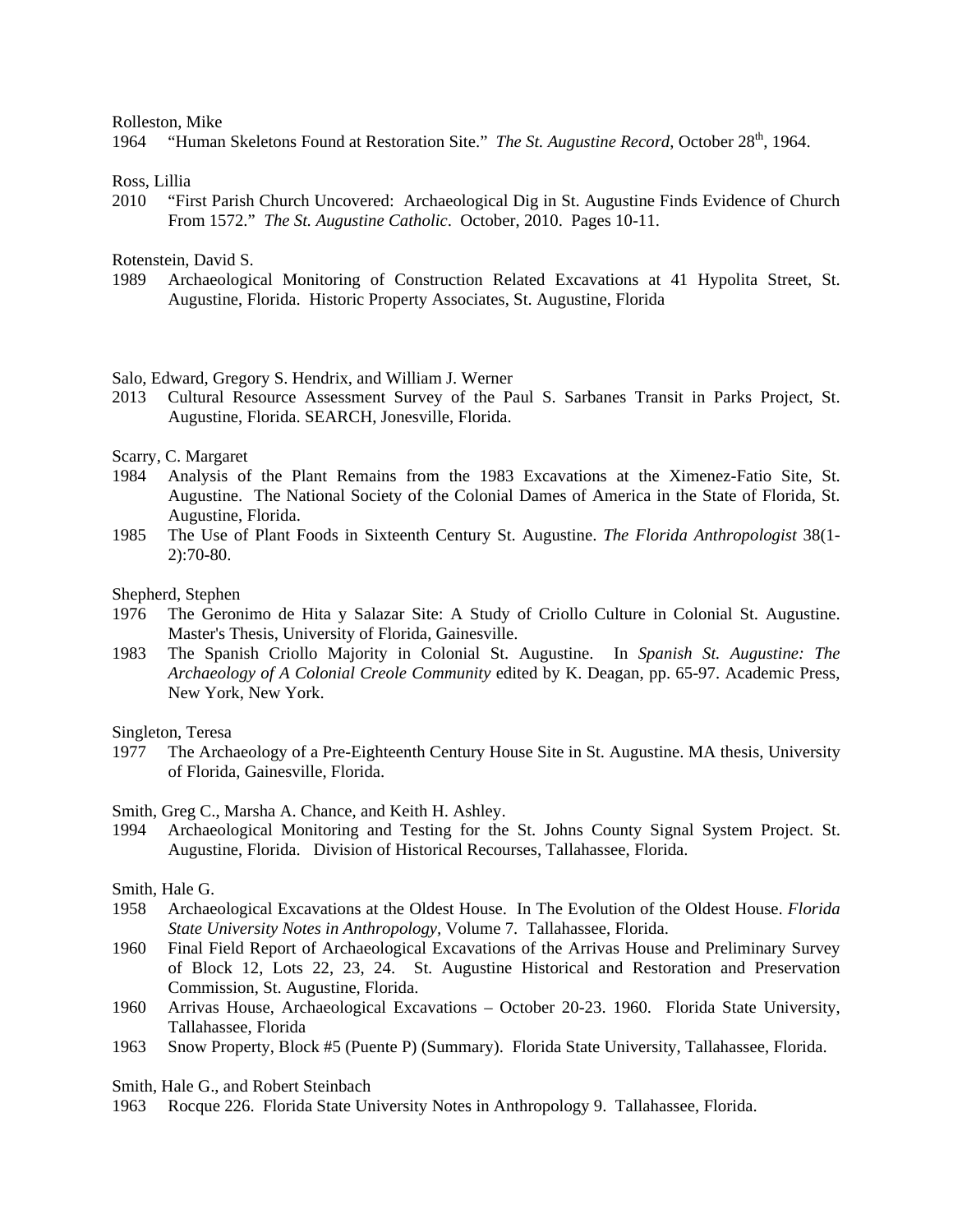Smith, James M.

1981 De Mesa Site, Revisted. Historic St. Augustine Preservation Board, St. Augustine, Florida.

St. Augustine Visitors' Journal

1964 Possible Indian Burial Ground Found by Restoration Workers. *St. Augustine Visitors' Journal* Volume 1(20).

Steinbach, Robert H.

- c.1960 Elevations and Excavation Detail, Tucker's Parking Lot, Block 12, Lot 23. Historic St. Augustine Preservation Board, St. Augustine, Florida.
- c. 1960 Rocque 44-Out Building (Bakery). Historic St. Augustine Preservation Board, St. Augustine, Florida.

Steinbach, Robert H.

- 1961 Field notes, Test Excavation at 52 St. George Street. Historic St. Augustine Preservation Board, St. Augustine, Florida.
- 1962 The Smithy Site. An Exploratory Archaeological Excavation. Historic St. Augustine Preservation Board, St. Augustine, Florida.
- 1962 25 Cuna Street (Block 8, Lot 18). Historic St. Augustine Preservation Board, St. Augustine, Florida.
- 1962 St. Augustine Historical Society Parking Lot, Cuna Street. Historic St. Augustine Preservation Board, St. Augustine, Florida.
- 1963 Archaeological Report on Lot 18, Block 27. Historic St. Augustine Preservation Board, St. Augustine, Florida.
- 1963 Block 34, Lot 2. The National Society of the Colonial Dames of America in the State of Florida, St. Augustine, Florida.
- 1963 Archaeological Investigations at 60, 62, and 64 Charlotte Street. Historic St. Augustine Preservation Board, St. Augustine, Florida.
- 1963 Archaeology Survey Block 18 Lot 5. St. Augustine Historical Restoration and Preservation Commission, St. Augustine, Florida.
- 1963 Archaeological Report of Block 7, Lot 13. Historic St. Augustine Preservation Board, St. Augustine, Florida.
- 1963 Archaeological Report of the Oliveros House, Block 7, Lot 8. Historic St. Augustine Preservation Board, St. Augustine, Florida.
- 1967 Block 8, Lot 15. Historic St. Augustine Preservation Board, St. Augustine, Florida.
- 1967 Building on Rocque Lot 41 (Field maps). Historic St. Augustine Preservation Board, St. Augustine, Florida.
- 1967 Block 13 Lot 5 Acosta House (maps). Historic St. Augustine Preservation Board, St. Augustine, Florida.
- 1968 Block 10, Lot 1 (Field Summary). Historic St. Augustine Preservation Board, St. Augustine, Florida.
- 1969 Interim Research Report, Block 38 Lot 6. Historic St. Augustine Preservation Board, St. Augustine, Florida.
- 1969 Map of Block 2, Lot 1 and 2 Excavations. Historic St. Augustine Preservation Board, St. Augustine, Florida.
- 1969 Preliminary Excavations in Block 5, Lot 3 (American Legion). St. Augustine Historical Restoration and Preservation Commission, St. Augustine, Florida.
- 1973 Block 13, Lot 6 Villalonga House (field notes and maps). Historic St. Augustine Preservation Board, St. Augustine, Florida.
- 1989 Preliminary Archaeological Survey at 41 Hypolita Street, St. Augustine, Florida. Historic Property Associates, St. Augustine, Florida.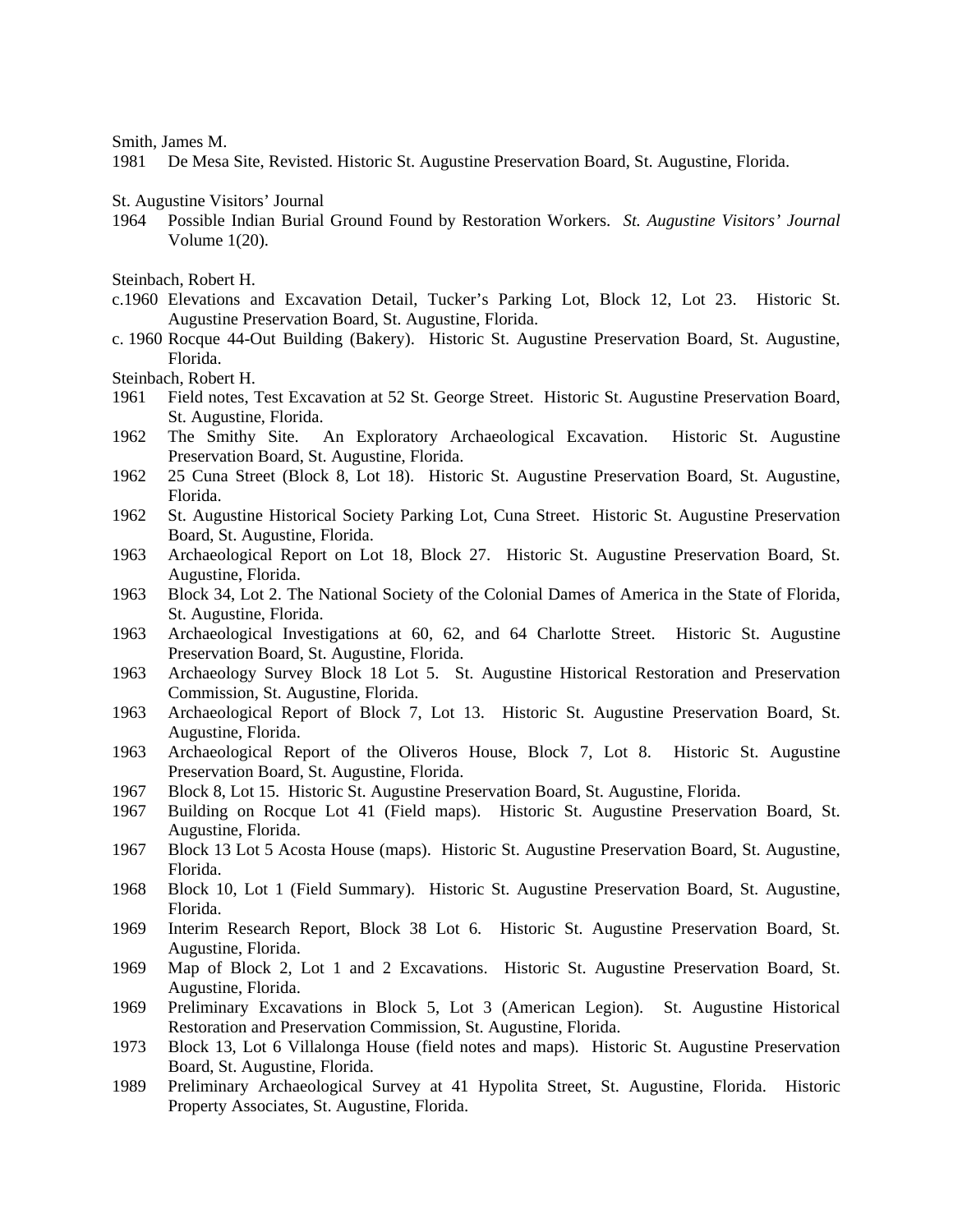- n.d. Brief of Evidence B13 L6, Archaeological (notes). Historic St. Augustine Preservation Board, St. Augustine, Florida.
- n.d. Final Research Report, Block 13, Lot 7. Historic St. Augustine Preservation Board, St. Augustine, Florida.
- n.d. Field notes, Rocque 71. Historic St. Augustine Preservation Board, St. Augustine, Florida.
- n.d. Drysdale Property (Block 5 Lot 2). Historic St. Augustine Preservation Board, St. Augustine, Florida.
- n.d. Dragoon Lot. Historic St. Augustine Preservation Board, St. Augustine, Florida.
- n.d. 31 St. George Street, Block 7, Lot 3. Historic St. Augustine Preservation Board, St. Augustine, Florida.
- n.d. Southeast Corner St. George Street and Fort Lane (map only). Historic St. Augustine Preservation Board, St. Augustine, Florida.
- n.d. Benet House. Historic St. Augustine Preservation Board, St. Augustine, Florida.

Steinbach, Robert H.

- n.d. North Wall of Rocque 46 Site Summary. Historic St. Augustine Preservation Board, St. Augustine, Florida.
- n.d NW Corner of Cuna and Charlotte Streets. Block 7, Lot 12. Historic St. Augustine Preservation Board, St. Augustine, Florida.
- Stokes, Anne V. and James Pochurek, Heather Rainey, Tidewater Atlantic Research Inc.
- 1996 An Archaeological Resource Assessment survey of the Bridge of Lions in St. Augustine, St. Johns County, Florida. Division of Historical Resources, Tallahassee, Florida.
- The St. Augustine Record
- 1964 "More Skeletons Are Uncovered at Site of Restoration Project." *The St. Augustine Record*, October 29<sup>th</sup>, 1964. City of St. Augustine Archaeology Program, St. Augustine, Florida.

#### Trocolli, Ruth

1991 The Zooarchaeological Analysis of a Well Sample from the Ribera Gardens Site (SA. 026), St. Augustine, Florida. University of Florida, Gainesville, Florida.

#### Unknown

- 2001 Comments on Excavation Near City Gate, by Utility Crews in 2001. City of St. Augustine Archaeology Program, St. Augustine, Florida.
- 2013 Field notes, 9 St. George Street. Tree Removal. City of St. Augustine Archaeology Program, St. Augustine, Florida.
- n.d. Block 12, Lot 1, 5 Spanish Street (Field map). City of St. Augustine Archaeology Program, St. Augustine, Florida.
- n.d. Block 27, Lot 25 (Field notes). City of St. Augustine Archaeology Program, St. Augustine, Florida.
- n.d. Site Information for SA34-2. Background History and Building Plans.

#### Werndli, Phillip Alton

1972 Historic American Buildings Survey Ximenez-Fatio Kitchen. The National Society of the Colonial Dames of America in the State of Florida, St. Augustine, Florida.

#### Williams, Maurice

1978 Test Excavations at a Sixteenth Century Site in St. Augustine, Florida SA-34-1. Florida Museum of Natural History, Gainesville, Florida.

#### Winter, W. J.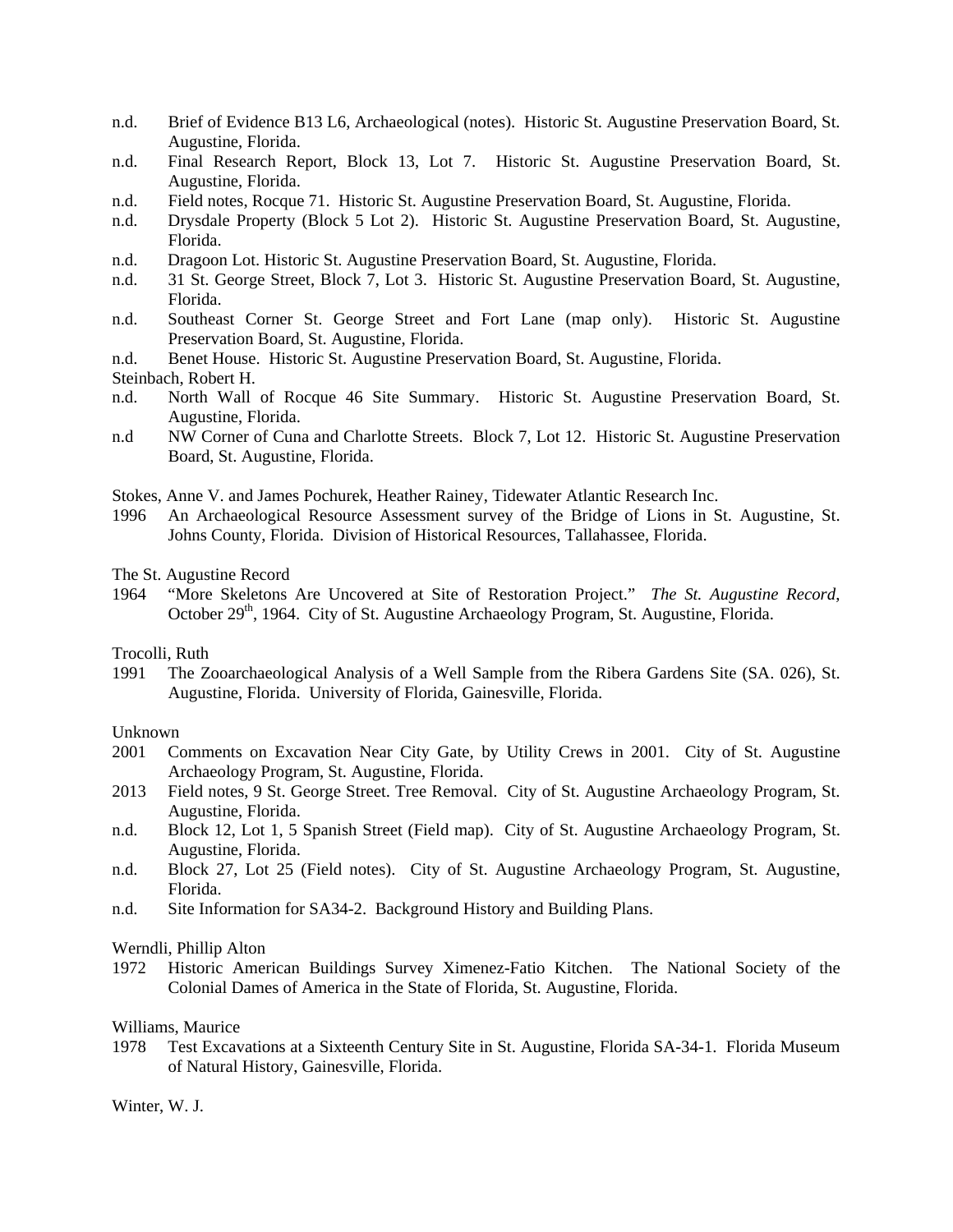- 1929 Archaeological Report on the Third Line of Defense. Castillo de San Marcos National Monument, St. Augustine, Florida.
- 1937 Archaeological Report No. 2, Site: 56 Marine Street, Southwest Quarter of Lot. Carnegie Institution of Washington, Washington, D.C.
- 1959 267, 269, and 271 Charlotte Street. Carnegie Institution of Washington, Washington D.C.

#### Zierden, Martha

- 1979 Preliminary Report, Archaeological Testing at SA28-1, St. Augustine, Florida. Historic St. Augustine Preservation Board, St. Augustine, Florida.
- 1979 Excavations at SA26-1. Historic St. Augustine Preservation Board, St. Augustine, Florida.
- 1981 The Archaeology of the Nineteenth Century Second Spanish Period in St. Augustine, Florida. MA thesis, Florida State University, Tallahassee, Florida.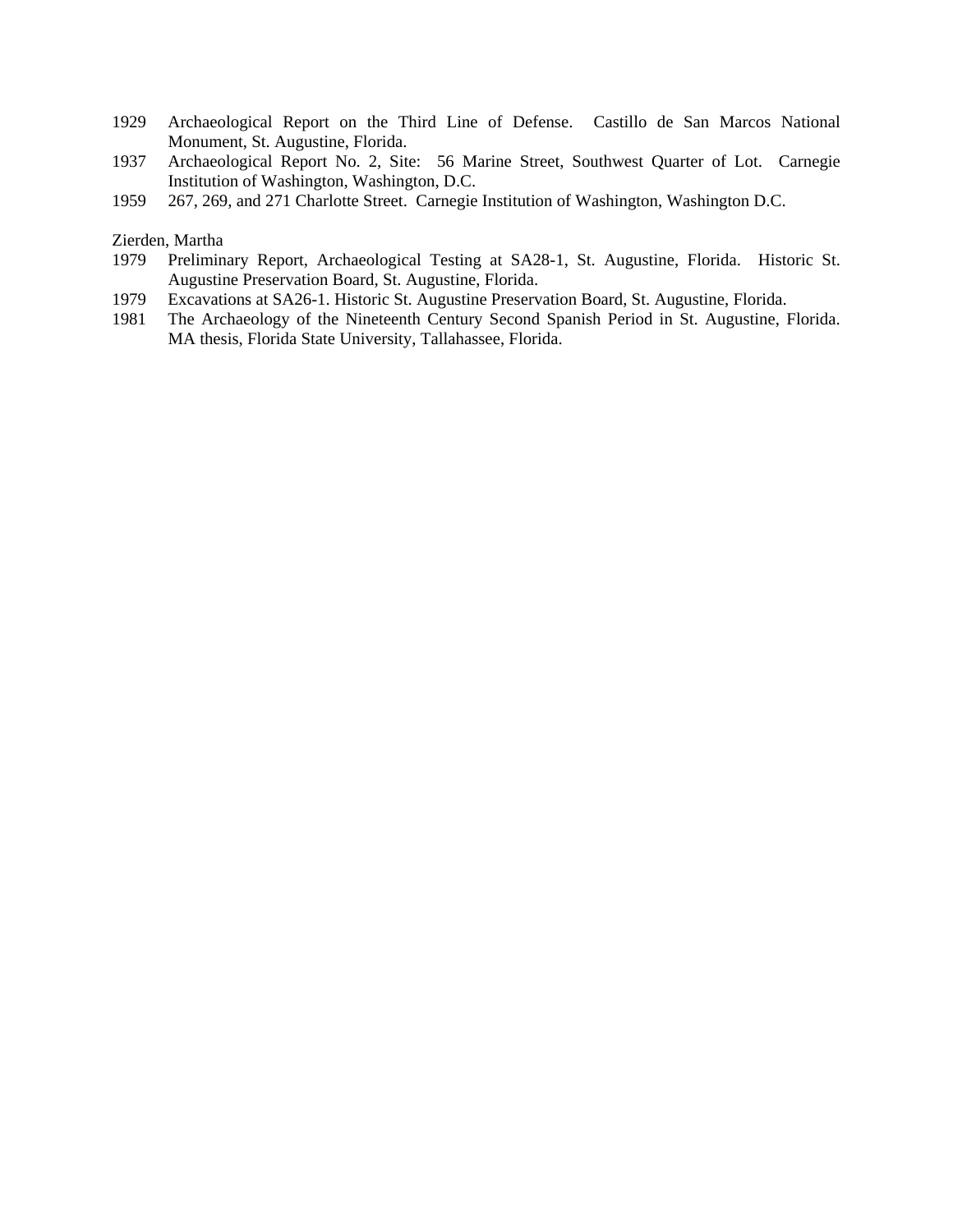**Appendix B: Site Forms**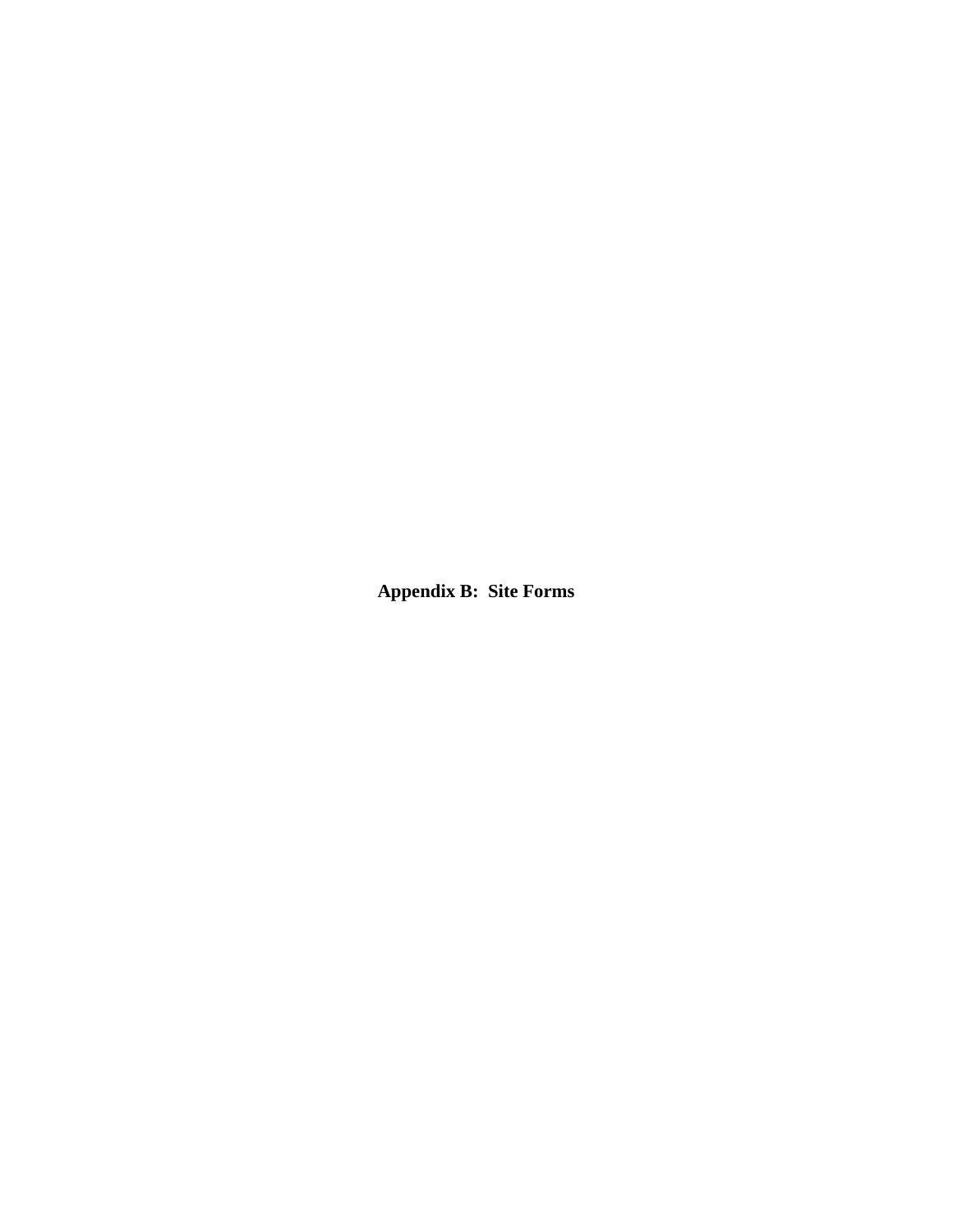**Appendix C: Survey Log Sheets**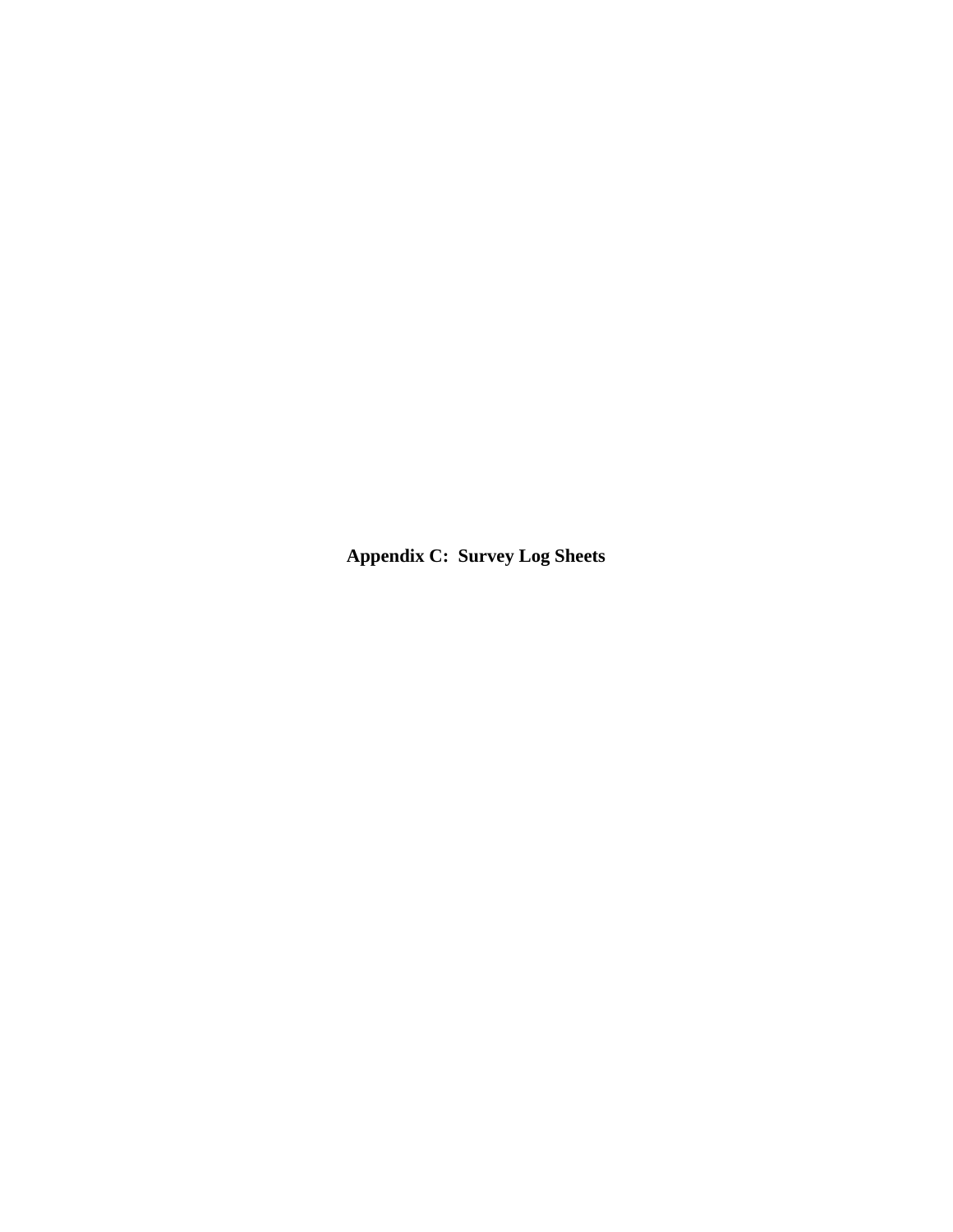**Appendix D: Project Survey Log Sheet**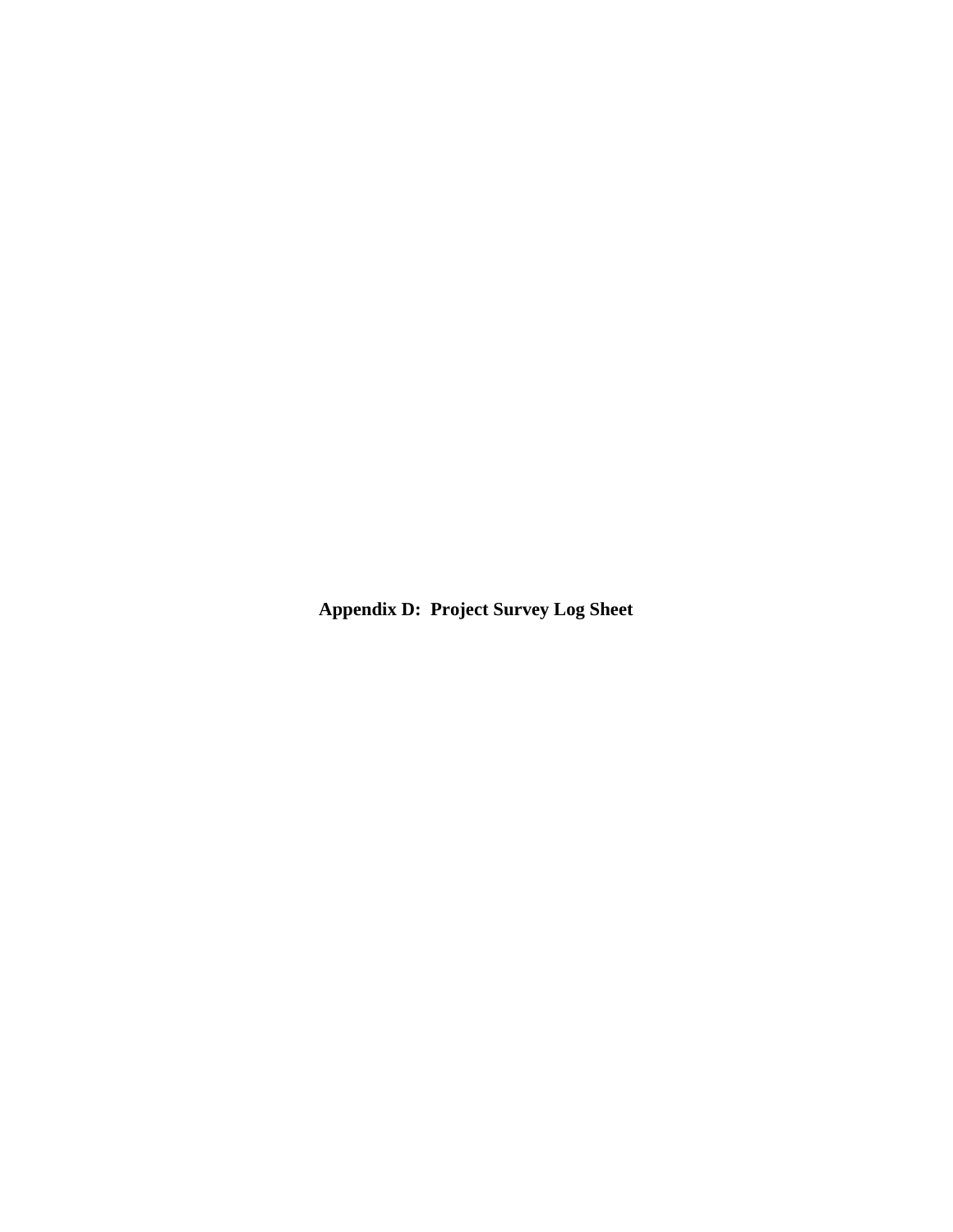

# **(**QW ' )06) RQO\BBBBBBBBBB **6XUYH\ /RJ 6KHHW <sup>6</sup>**XUYH\ )06) RQO\ **BBBBBBBBB**

**Florida Master Site File Version 4.1 1/07** 

**Consult Guide to the Survey Log Sheet for detailed instructions.** 

**Manda H**<br>**EXAMPLE** *Ribliographic Information* 

|                                                                                                                                                                                  |                                   | Survey Project (name and project phase) Inventory of Archaeological Sites and Past Archaeological |                  |
|----------------------------------------------------------------------------------------------------------------------------------------------------------------------------------|-----------------------------------|---------------------------------------------------------------------------------------------------|------------------|
| Investigations in St. Augustine, Florida.<br><b>Report Title (exactly as on title page)</b> Inventory of Archaeological Sites and Past Archaeological Investigations             |                                   |                                                                                                   |                  |
| in St. Augustine, Florida. 2008. 2009. 2010. 2010. 2010. 2010. 2010. 2010. 2010. 2010. 2010. 2010. 2010. 2010                                                                    |                                   |                                                                                                   |                  |
|                                                                                                                                                                                  |                                   |                                                                                                   |                  |
| Report Authors (as on title page, last names first) 1. <u>ACI______________________</u>                                                                                          |                                   |                                                                                                   | $\frac{3}{2}$    |
|                                                                                                                                                                                  | 2.                                |                                                                                                   | $\overline{4}$ . |
| <b>Publication Date (year)</b> $2015$ <b>Total Number of Pages in Report (count text, figures, tables, not site forms)</b> 8                                                     |                                   |                                                                                                   |                  |
| Publication Information (Give series, number in series, publisher and city. For article or chapter, cite page numbers. Use the style of American Antiquity.)                     |                                   |                                                                                                   |                  |
| ACI P14139                                                                                                                                                                       |                                   |                                                                                                   |                  |
|                                                                                                                                                                                  |                                   |                                                                                                   |                  |
| Supervisors of Fieldwork (even if same as author) Names Almy, Marion; Newman, Christine                                                                                          |                                   |                                                                                                   |                  |
| Affiliation of Fieldworkers: Organization _Archaeological Consultants Inc _________________________                                                                              |                                   | City St. Augustine                                                                                |                  |
| Key Words/Phrases (Don't use county name, or common words like archaeology, structure, survey, architecture, etc.)                                                               |                                   |                                                                                                   |                  |
| 1. inventory 3. GIS layers created                                                                                                                                               |                                   |                                                                                                   |                  |
| 2. sites, surveys, reports 4. Historic District                                                                                                                                  |                                   | $5.$ $7.$                                                                                         |                  |
| Survey Sponsors (corporation, government unit, organization or person directly funding fieldwork)                                                                                |                                   |                                                                                                   |                  |
| Name City of St. Augustine, Florida                                                                                                                                              |                                   | Organization City of St. Augustine                                                                |                  |
|                                                                                                                                                                                  |                                   |                                                                                                   |                  |
| Recorder of Log Sheet <u>Smith, Greg C. New York Chapter of Log Sheet</u>                                                                                                        |                                   | Date Log Sheet Completed 4-29-2015                                                                |                  |
| Is this survey or project a continuation of a previous project? $\boxtimes$ No $\Box$ Yes: Previous survey #s (FMSF only)                                                        |                                   |                                                                                                   |                  |
|                                                                                                                                                                                  |                                   |                                                                                                   |                  |
|                                                                                                                                                                                  |                                   |                                                                                                   |                  |
|                                                                                                                                                                                  | <b>Mapping</b>                    |                                                                                                   |                  |
|                                                                                                                                                                                  |                                   |                                                                                                   |                  |
| <b>Counties</b> (List each one in which field survey was done; attach additional sheet if necessary)                                                                             |                                   |                                                                                                   |                  |
|                                                                                                                                                                                  |                                   |                                                                                                   |                  |
|                                                                                                                                                                                  |                                   |                                                                                                   |                  |
|                                                                                                                                                                                  |                                   |                                                                                                   |                  |
|                                                                                                                                                                                  | <b>Pear</b> 1972                  |                                                                                                   | Year             |
| the control of the control of the control of the control of the control of                                                                                                       | Year                              | 5. Name                                                                                           | Year             |
|                                                                                                                                                                                  | Year                              | 6. Name                                                                                           | Year             |
| 1. <u>St. Johns 3.</u> 2. $\frac{1}{4}$<br>USGS 1:24,000 Map Names/Year of Latest Revision (attach additional sheet if necessary)<br>1. Name ST. AUGUSTINE<br>2. Name<br>3. Name | <b>Description of Survey Area</b> |                                                                                                   |                  |
|                                                                                                                                                                                  |                                   |                                                                                                   |                  |
| <b>Dates for Fieldwork: Start</b> 1/2015 <b>End</b> 6/2015                                                                                                                       |                                   | Total Area Surveyed (fill in one) hectares                                                        | acres            |
| <b>Number of Distinct Tracts or Areas Surveyed</b><br>If Corridor (fill in one for each) Width: meters                                                                           | $\mathbf{1}$<br>feet              | Length: _______kilometers                                                                         | miles            |

HR6E066R0107 Florida Master Site File, Division of Historical Resources, Gray Building, 500 South Bronough Street, Tallahassee, Florida 32399-0250 Phone 850-245-6440, FAX 850-245-6439, Email: SiteFile@dos.state.fl.us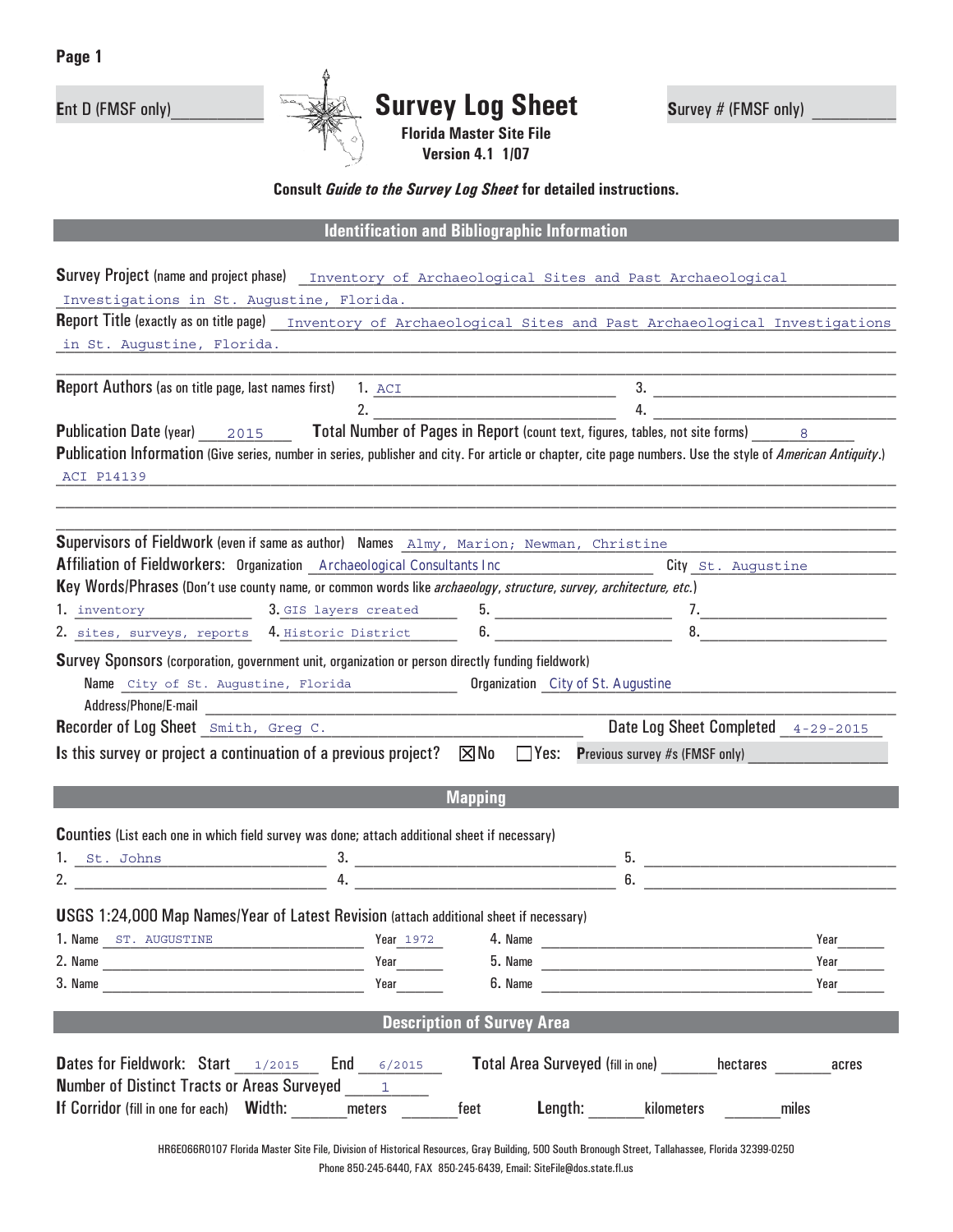# **3DJH 6XUYH\ /RJ 6KHHW** 6XUYH\ BBBBBBBBB

| <b>Research and Field Methods</b>                                                                                                                                                                                                                       |                                                                                                         |                                                        |                                                                     |  |  |
|---------------------------------------------------------------------------------------------------------------------------------------------------------------------------------------------------------------------------------------------------------|---------------------------------------------------------------------------------------------------------|--------------------------------------------------------|---------------------------------------------------------------------|--|--|
| Types of Survey (check all that apply):                                                                                                                                                                                                                 | $\boxtimes$ archaeological<br>$\Box$ architectural                                                      | $\Box$ historical/archival                             | $\Box$ underwater                                                   |  |  |
|                                                                                                                                                                                                                                                         | $\Box$ monitoring report<br>$\Box$ damage assessment                                                    | <b>X</b> other(describe): research                     |                                                                     |  |  |
|                                                                                                                                                                                                                                                         | Scope/Intensity/Procedures An inventory of all previous work, recorded sites, and reports was compiled. |                                                        |                                                                     |  |  |
|                                                                                                                                                                                                                                                         |                                                                                                         |                                                        |                                                                     |  |  |
|                                                                                                                                                                                                                                                         |                                                                                                         |                                                        |                                                                     |  |  |
| <b>Preliminary Methods</b> (check as many as apply to the project as a whole)                                                                                                                                                                           |                                                                                                         |                                                        |                                                                     |  |  |
| □ Florida Archives (Gray Building)                                                                                                                                                                                                                      | Xibrary research- local public                                                                          | □local property or tax records                         | $\Box$ other historic maps                                          |  |  |
| □Florida Photo Archives (Gray Building)                                                                                                                                                                                                                 | Xibrary-special collection - nonlocal                                                                   | $\Box$ newspaper files                                 | Soils maps or data                                                  |  |  |
| Site File property search<br>Site File survey search                                                                                                                                                                                                    | □ Public Lands Survey (maps at DEP)<br>$\boxed{\mathbf{X}}$ local informant(s)                          | <b>X</b> literature search<br>Sanborn Insurance maps   | $\Box$ windshield survey<br>$\Box$ aerial photography               |  |  |
| Xother (describe): City of St. Augustine                                                                                                                                                                                                                |                                                                                                         |                                                        |                                                                     |  |  |
|                                                                                                                                                                                                                                                         |                                                                                                         |                                                        |                                                                     |  |  |
|                                                                                                                                                                                                                                                         | Archaeological Methods (check as many as apply to the project as a whole)                               |                                                        |                                                                     |  |  |
| $\Box$ Check here if NO archaeological methods were used.                                                                                                                                                                                               |                                                                                                         |                                                        |                                                                     |  |  |
| Surface collection, controlled<br>□ surface collection, uncontrolled                                                                                                                                                                                    | Shovel test-other screen size<br>$\Box$ water screen                                                    |                                                        | $\Box$ block excavation (at least 2x2 m)<br>$\Box$ soil resistivity |  |  |
| □ shovel test-1/4" screen                                                                                                                                                                                                                               | $\Box$ posthole tests                                                                                   |                                                        | $\Box$ magnetometer                                                 |  |  |
| □ shovel test-1/8" screen                                                                                                                                                                                                                               | $\Box$ auger tests                                                                                      |                                                        | $\Box$ side scan sonar                                              |  |  |
| □ shovel test 1/16" screen                                                                                                                                                                                                                              | $\Box$ coring                                                                                           |                                                        | $\Box$ pedestrian survey                                            |  |  |
| Shovel test-unscreened<br>$\Sigma$ other (describe):                                                                                                                                                                                                    | $\Box$ test excavation (at least 1x2 m)                                                                 |                                                        | $\Box$ unknown                                                      |  |  |
| Research only                                                                                                                                                                                                                                           |                                                                                                         |                                                        |                                                                     |  |  |
|                                                                                                                                                                                                                                                         | <b>Historical/Architectural Methods</b> (check as many as apply to the project as a whole)              |                                                        |                                                                     |  |  |
| $\Box$ Check here if NO historical/architectural methods were used.                                                                                                                                                                                     |                                                                                                         |                                                        |                                                                     |  |  |
| $\Box$ building permits                                                                                                                                                                                                                                 | $\Box$ demolition permits                                                                               | $\Box$ neighbor interview                              | $\Box$ subdivision maps                                             |  |  |
| $\Box$ commercial permits<br>$\Box$ interior documentation                                                                                                                                                                                              | □ exposed ground inspected<br>$\Box$ local property records                                             | $\Box$ occupant interview<br>$\Box$ occupation permits | $\Box$ tax records<br>$\Box$ unknown                                |  |  |
| <b>X</b> other (describe): Research                                                                                                                                                                                                                     |                                                                                                         |                                                        |                                                                     |  |  |
|                                                                                                                                                                                                                                                         |                                                                                                         |                                                        |                                                                     |  |  |
|                                                                                                                                                                                                                                                         | <b>Survey Results (cultural resources recorded)</b><br>$\boxtimes$ No                                   |                                                        |                                                                     |  |  |
| Site Significance Evaluated? $\Box$ Yes                                                                                                                                                                                                                 |                                                                                                         |                                                        |                                                                     |  |  |
| <b>Count of Previously Recorded Sites</b>                                                                                                                                                                                                               | 24                                                                                                      | <b>Count of Newly Recorded Sites</b>                   | 55                                                                  |  |  |
| Previously Recorded Site #'s with Site File Update Forms (List site #'s without "8". Attach additional pages if necessary.) SJ0010A, B, C, D, F, H,                                                                                                     |                                                                                                         |                                                        |                                                                     |  |  |
| SJ00545B, SJ03312; SJ00545B, SJ05006, SJ05405, SJ05438, SJ05439, SJ05440, SJ05509, SJ05511, SK05513, SJ05514,<br>SJ05570, SJ05590, SJ05617, SJ05630, SJ5631, SJ05632, SJ05633                                                                           |                                                                                                         |                                                        |                                                                     |  |  |
| <b>Newly Recorded Site #'s (Are all originals and not updates? List site #'s without "8". Attach additional pages if necessary.)</b> sJ05649-SJ05703                                                                                                    |                                                                                                         |                                                        |                                                                     |  |  |
|                                                                                                                                                                                                                                                         |                                                                                                         |                                                        |                                                                     |  |  |
|                                                                                                                                                                                                                                                         |                                                                                                         |                                                        |                                                                     |  |  |
|                                                                                                                                                                                                                                                         |                                                                                                         |                                                        |                                                                     |  |  |
| <b>Site Forms Used:</b>                                                                                                                                                                                                                                 | $\Box$ Site File Paper Form<br>$\boxtimes$ Site File Electronic Recording Form                          |                                                        |                                                                     |  |  |
| *REQUIRED: ATTACH PLOT OF SURVEY AREA ON PHOTOCOPY OF USGS 1:24,000 MAP(S)****                                                                                                                                                                          |                                                                                                         |                                                        |                                                                     |  |  |
|                                                                                                                                                                                                                                                         |                                                                                                         |                                                        |                                                                     |  |  |
| <b>SHPO USE ONLY</b>                                                                                                                                                                                                                                    | <b>SHPO USE ONLY</b>                                                                                    |                                                        | <b>SHPO USE ONLY</b>                                                |  |  |
| <b>Origin of Report:</b>                                                                                                                                                                                                                                | $\Box$ 872 $\Box$ CARL $\Box$ UW $\Box$ 1A32 # $\Box$                                                   | $\Box$ Academic                                        | □Contract □Avocational                                              |  |  |
| □Compliance Review: CRAT #                                                                                                                                                                                                                              |                                                                                                         |                                                        |                                                                     |  |  |
| Type of Document: □ Archaeological Survey □ Historical/Architectural Survey □ Marine Survey □ Cell Tower CRAS □ Monitoring Report                                                                                                                       |                                                                                                         |                                                        |                                                                     |  |  |
| □Overview □Excavation Report □Multi-Site Excavation Report □Structure Detailed Report □Library, Hist. or Archival Doc<br>$\Box$ MPS $\Box$ MRA $\Box$ TG $\Box$ Other:                                                                                  |                                                                                                         |                                                        |                                                                     |  |  |
|                                                                                                                                                                                                                                                         |                                                                                                         |                                                        |                                                                     |  |  |
| Document Destination:<br>Plotability: New York Department of the Contract of the Contract of the Contract of the Contract of the Contract of the Contract of the Contract of the Contract of the Contract of the Contract of the Contract of the Contra |                                                                                                         |                                                        |                                                                     |  |  |

HR6E066R0107 Florida Master Site File, Division of Historical Resources, Gray Building, 500 South Bronough Street, Tallahassee, Florida 32399-0250 Phone 850-245-6440, FAX 850-245-6439, Email: SiteFile@dos.state.fl.us